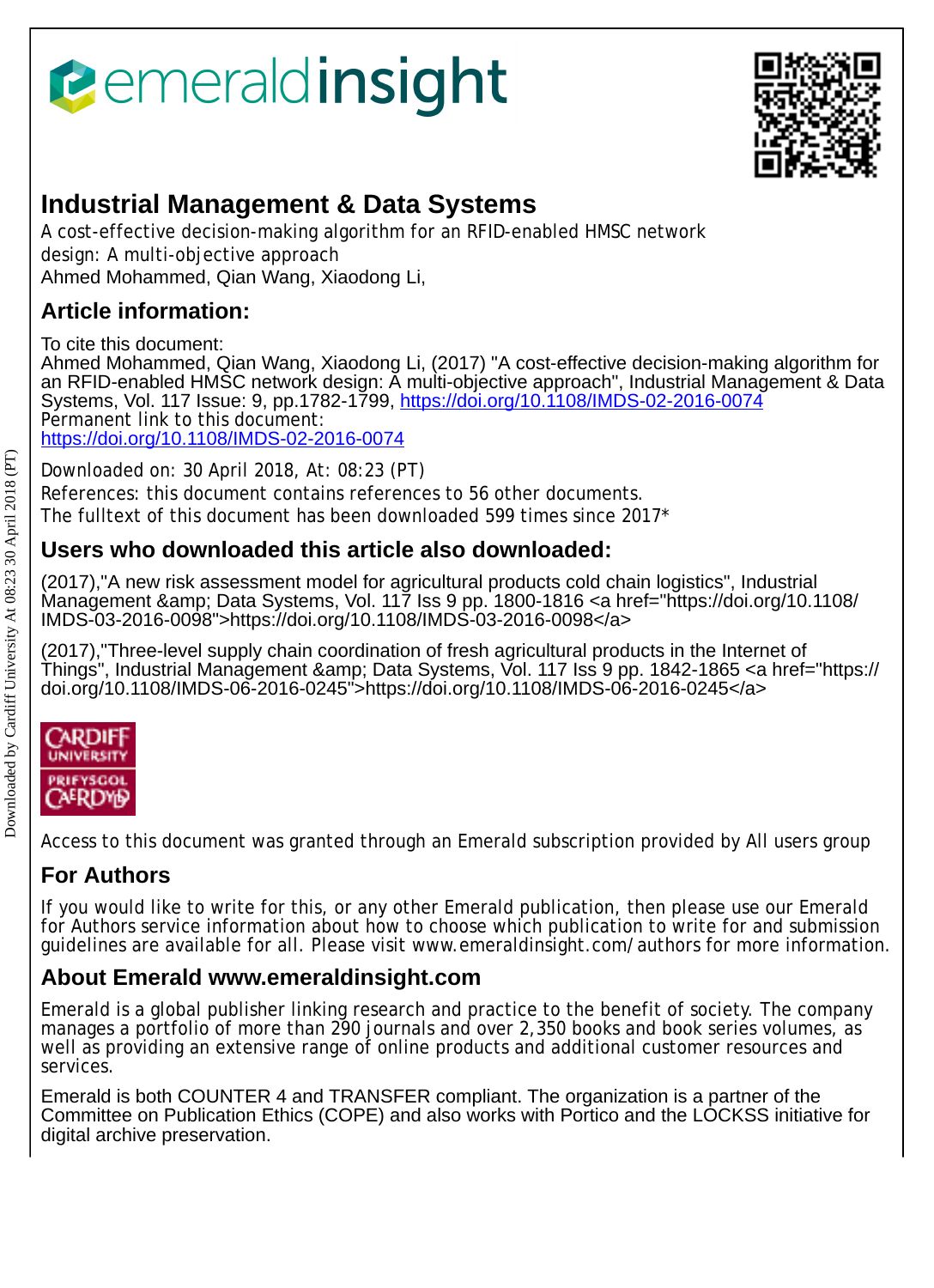\*Related content and download information correct at time of download.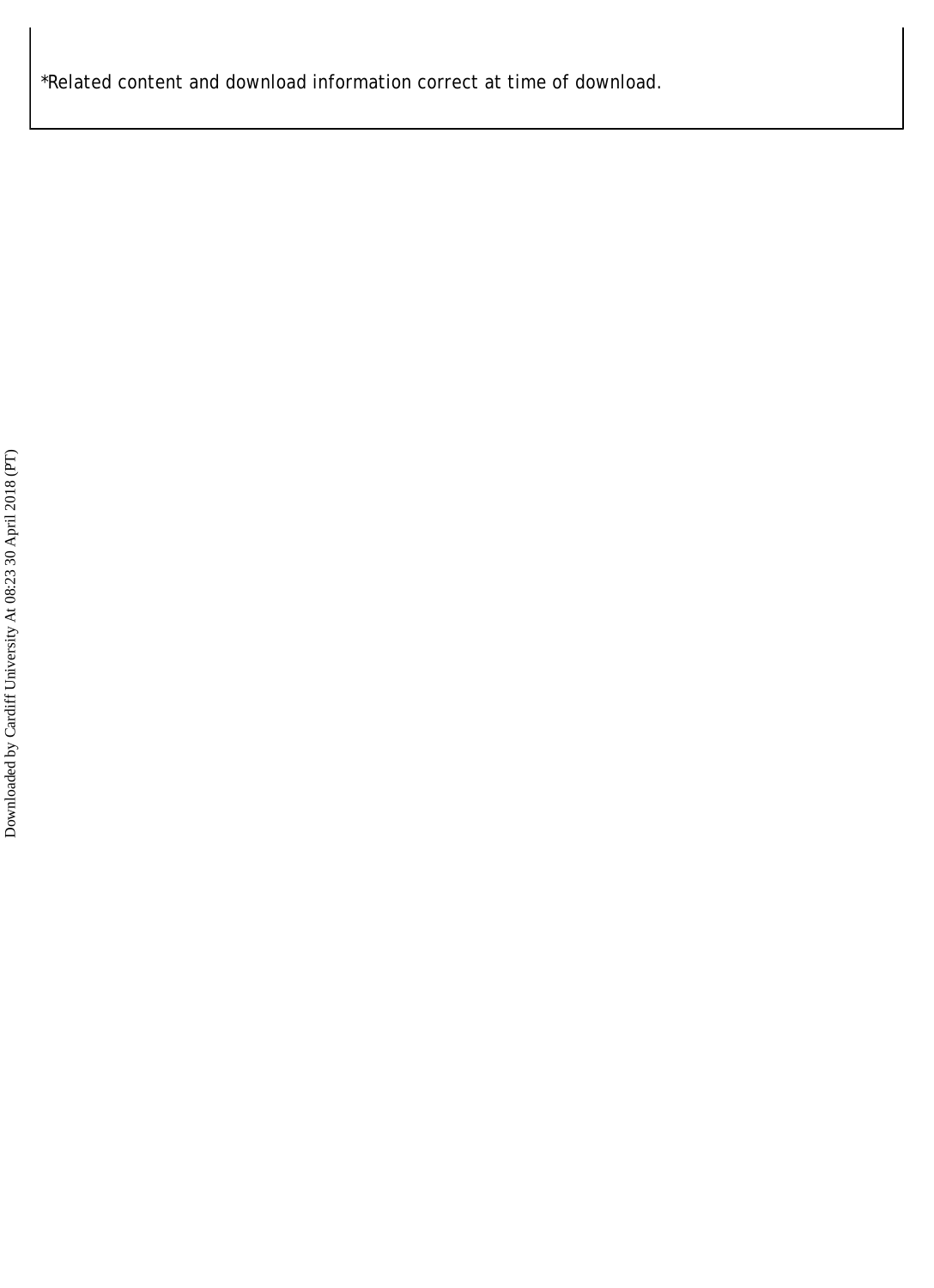IMDS 117,9

1782

Received 21 February 2016 Revised 31 July 2016 3 October 2016 16 October 2016 Accepted 17 October 2016

## A cost-effective decision-making algorithm for an RFID-enabled HMSC network design

## A multi-objective approach

Ahmed Mohammed and Qian Wang School of Engineering, University of Portsmouth, Portsmouth, UK, and

Xiaodong Li

Department of Mathematics, University of Portsmouth, Portsmouth, UK

#### Abstract

Purpose – The purpose of this paper is to investigate the economic feasibility of a three-echelon Halal Meat Supply Chain (HMSC) network that is monitored by a proposed radio frequency identification (RFID)-based management system for enhancing the integrity traceability of Halal meat products and to maximize the average integrity number of Halal meat products, maximize the return of investment (ROI), maximize the capacity utilization of facilities and minimize the total investment cost of the proposed RFID-monitoring system. The location-allocation problem of facilities needs also to be resolved in conjunction with the quantity flow of Halal meat products from farms to abattoirs and from abattoirs to retailers.

Design/methodology/approach – First, a deterministic multi-objective mixed integer linear programming model was developed and used for optimizing the proposed RFID-based HMSC network toward a comprised solution based on four conflicting objectives as described above. Second, a stochastic programming model was developed and used for examining the impact on the number of Halal meat products by altering the value of integrity percentage. The ε-constraint approach and the modified weighted sum approach were proposed for acquisition of non-inferior solutions obtained from the developed models. Furthermore, the Max-Min approach was used for selecting the best solution among them.

Findings – The research outcome shows the applicability of the developed models using a real case study. Based on the computational results, a reasonable ROI can be achievable by implementing RFID into the HMSC network.

Research limitations/implications – This work addresses interesting avenues for further research on exploring the HMSC network design under different types of uncertainties and transportation means. Also, environmentalism has been becoming increasingly a significant global problem in the present century. Thus, the presented model could be extended to include the environmental aspects as an objective function.

Practical implications – The model can be utilized for food supply chain designers. Also, it could be applied to realistic problems in the field of supply chain management.

Originality/value – Although there were a few studies focusing on the configuration of a number of HMSC networks, this area is overlooked by researchers. The study shows the developed methodology can be a useful tool for designers to determine a cost-effective design of food supply chain networks.

Keywords Multi-objective optimization, RFID, Halal, Supply chain design, Facility location-allocation problem, Stochastic programming

Paper type Research paper



Industrial Management & Data Systems Vol. 117 No. 9, 2017 pp. 1782-1799 Emerald Publishing Limited 0263-5577 DOI 10.1108/IMDS-02-2016-0074

The authors would like to express the authors' gratitude to the Higher Committee for Education Development (HCED) in Iraq for the financial support in this study. Also, the authors would like to thank the anonymous referees whose thorough reviews and insightful comments made a valuable contribution to this paper.

<sup>©</sup> Ahmed Mohammed, Qian Wang and Xiaodong Li. Published by Emerald Publishing Limited. This article is published under the Creative Commons Attribution (CC BY 4.0) licence. Anyone may reproduce, distribute, translate and create derivative works of this article ( for both commercial & noncommercial purposes), subject to full attribution to the original publication and authors. The full terms of this licence may be seen at:<http://creativecommons.org/licences/by/4.0/legalcode>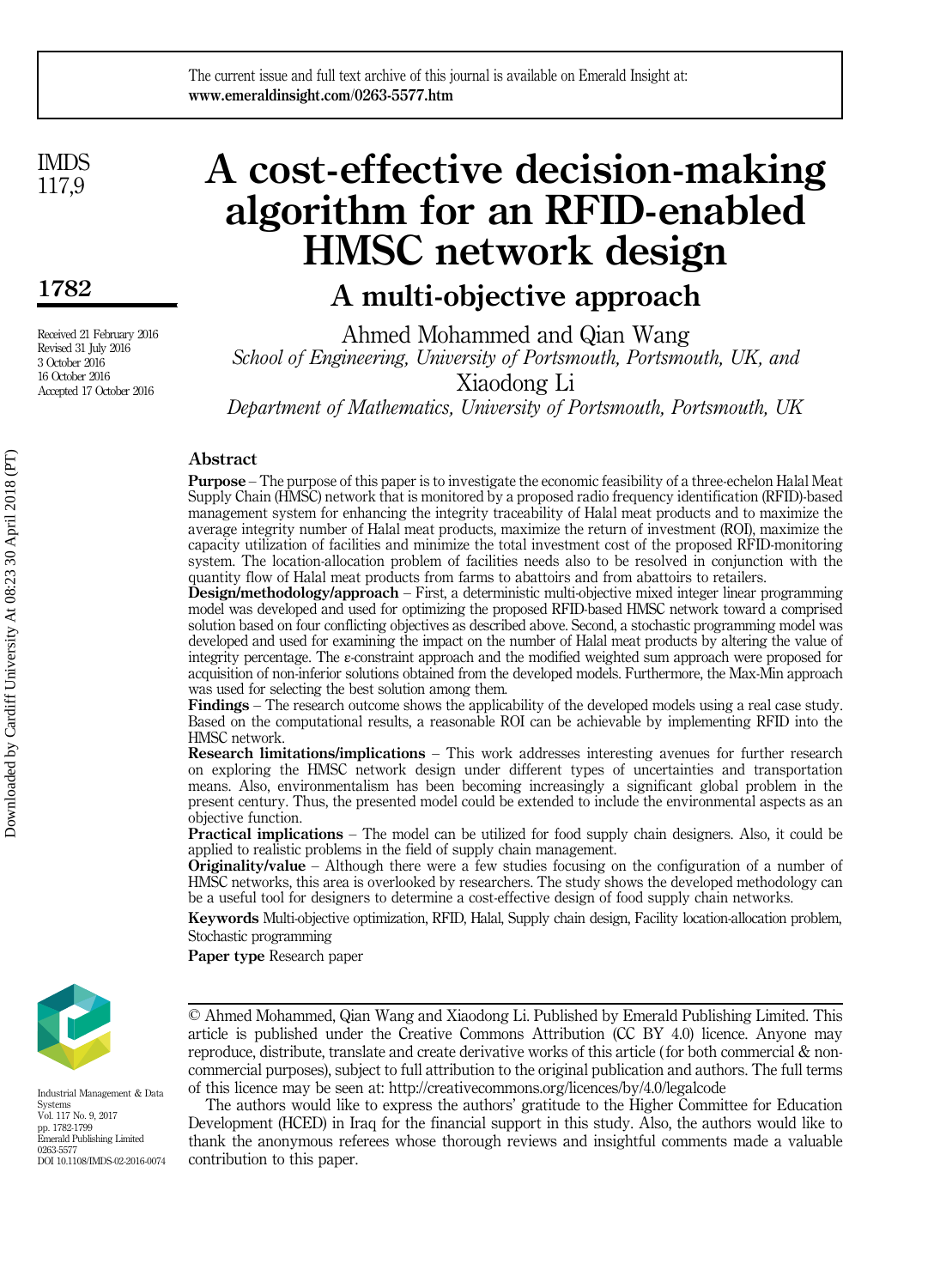| Nomenclature<br>Deterministic model                      |                                                               |                                 | return of investment for farm i                     | RFID-enabled<br><b>HMSC</b> network |
|----------------------------------------------------------|---------------------------------------------------------------|---------------------------------|-----------------------------------------------------|-------------------------------------|
| <b>Sets</b>                                              |                                                               | $R_i^{\alpha}$<br>$R_i^{\beta}$ | return of investment per item for                   |                                     |
| $\overline{I}$                                           | set of farms $i \in I$                                        |                                 | abattoir $j$                                        | design                              |
|                                                          | set of abattoirs $j \in J$                                    | Decision variables              |                                                     |                                     |
| K                                                        | set of retailers $k \in K$                                    | $x_{ii}^u$                      | quantity of units transported                       |                                     |
| Given parameters                                         |                                                               |                                 | through the first transportation                    |                                     |
| $C_i^{E, \alpha}$                                        | RFID equipment $(E)$ cost required                            |                                 | link $u$ from farm $i$ to abattoir $j$              | 1783                                |
|                                                          | for farm $i$                                                  | $x_{jk}^v$                      | quantity of units transported                       |                                     |
| $C_j^{E, \beta}$                                         | RFID equipment $(E)$ cost required                            |                                 | through second transportation link                  |                                     |
|                                                          | for abattoir $j$                                              |                                 | $v$ from abattoir $j$ to retailer $k$               |                                     |
| $C_i^{I, \alpha}$                                        | RFID implementation<br>(I)<br>cost                            | $v^{\alpha}$                    | $\{1:$ if farm i is open, 0: otherwise              |                                     |
|                                                          | required for farm $i$                                         | $y_i^t$                         | $\{1:$ if abattoir <i>j</i> is open, 0: otherwise   |                                     |
|                                                          | RFID implementation<br>(D)<br>cost                            | Stochastic model                |                                                     |                                     |
|                                                          | required for abattoir $j$                                     | <b>Sets</b>                     |                                                     |                                     |
|                                                          | RFID tag cost per item at farm $i$                            | Ω                               | set of scenarios $\xi \in \Omega$                   |                                     |
|                                                          | RFID tag cost per item at abattoir $j$                        | Given parameters                |                                                     |                                     |
| $\begin{array}{c} C_i^t\\ C_j^t\\ C_{ij}^T. \end{array}$ | unit transportation $(T)$ cost per mile                       | $P_{ij\xi}^u$                   | integrity percentage of livestock                   |                                     |
|                                                          | from farm $i$ to abattoir $j$                                 |                                 | through the first transportation                    |                                     |
| $C_{jk}^{T,\;v}$                                         | unit transportation $(T)$ cost per mile                       |                                 | link $u$ from farm $i$ to abattoir $j$ in           |                                     |
|                                                          | from abattoir $j$ to retailer $k$                             |                                 | scenario $\xi$                                      |                                     |
|                                                          | handling cost per item at farm $i$                            | $P_{jk\xi}^v$                   | integrity<br>percentage of meat                     |                                     |
| $C_{i}^{h, \alpha}$<br>$C_{j}^{h, \beta}$                | handling cost per item at abattoir $j$                        |                                 | products through the second                         |                                     |
| $d_{ij}^u$                                               | travel distance of livestock from                             |                                 | transportation link $v$ from abattoir               |                                     |
|                                                          | farm $i$ to abattoir $j$                                      |                                 | j to retailer k in scenario $\xi$                   |                                     |
| $d_{jk}^v$                                               | travel distance of Halal meat Prob $\xi$                      |                                 | Probability of scenario $\xi$                       |                                     |
|                                                          | products from abattoir $j$ to retailer $k$ Decision variables |                                 |                                                     |                                     |
| W                                                        | transportation capacity per vehicle                           | $x_{ii}^u$                      | quantity of units transported                       |                                     |
| $S_i^{\alpha}$                                           | maximum supply capacity of farm $i$                           |                                 | through the first transportation                    |                                     |
| $S_j^{\beta}$                                            | maximum supply capacity of                                    |                                 | link $u$ from farm $i$ to abattoir $j$ in           |                                     |
|                                                          | abattoir $j$                                                  |                                 | scenario $\xi$                                      |                                     |
| $D_j^{\beta}$                                            | minimum demand of abattoir $j$                                | $x_{jk\xi}^v$                   | quantity of units transported                       |                                     |
| $D_k^{\boldsymbol{\gamma}}$                              | minimum demand of retailer $k$                                |                                 | through the second transportation                   |                                     |
| $P_{ij}^u$                                               | integrity percentage of livestock                             |                                 | link v from abattoir $j$ to retailer $k$ in         |                                     |
|                                                          | through first transportation link $\boldsymbol{u}$            |                                 | scenario $\xi$                                      |                                     |
|                                                          | from farm $i$ to abattoir $j$                                 | $y_{i\zeta}^{\alpha}$           | {1: if farm i in scenario $\xi$ is open,            |                                     |
| $P_{jk}^v$                                               | percentage of<br>integrity<br>meat                            |                                 | 0: otherwise                                        |                                     |
|                                                          | second $y_{j\xi}$<br>products<br>through                      |                                 | {1: if abattoir <i>j</i> in scenario $\xi$ is open, |                                     |
|                                                          | transportation link $v$ from abattoir                         |                                 | 0: otherwise                                        |                                     |
|                                                          | <i>i</i> to retailer $k$                                      |                                 |                                                     |                                     |
|                                                          |                                                               |                                 |                                                     |                                     |

#### 1. Introduction

Today, a cost-effective design of efficient food supply chain networks is crucial for retailers to maintain a share in the increasingly competitive market. The design of a food supply chain network, however, often involves a trade-off decision-making process by minimizing its total cost and transportation time, whilst maintaining quality of food to be delivered to customers. In practice, such a trade-off decision may also vary over time due to the consistent change in conditions of the unpredictable market. Thus, the performance of a supply chain network needs also to be evaluated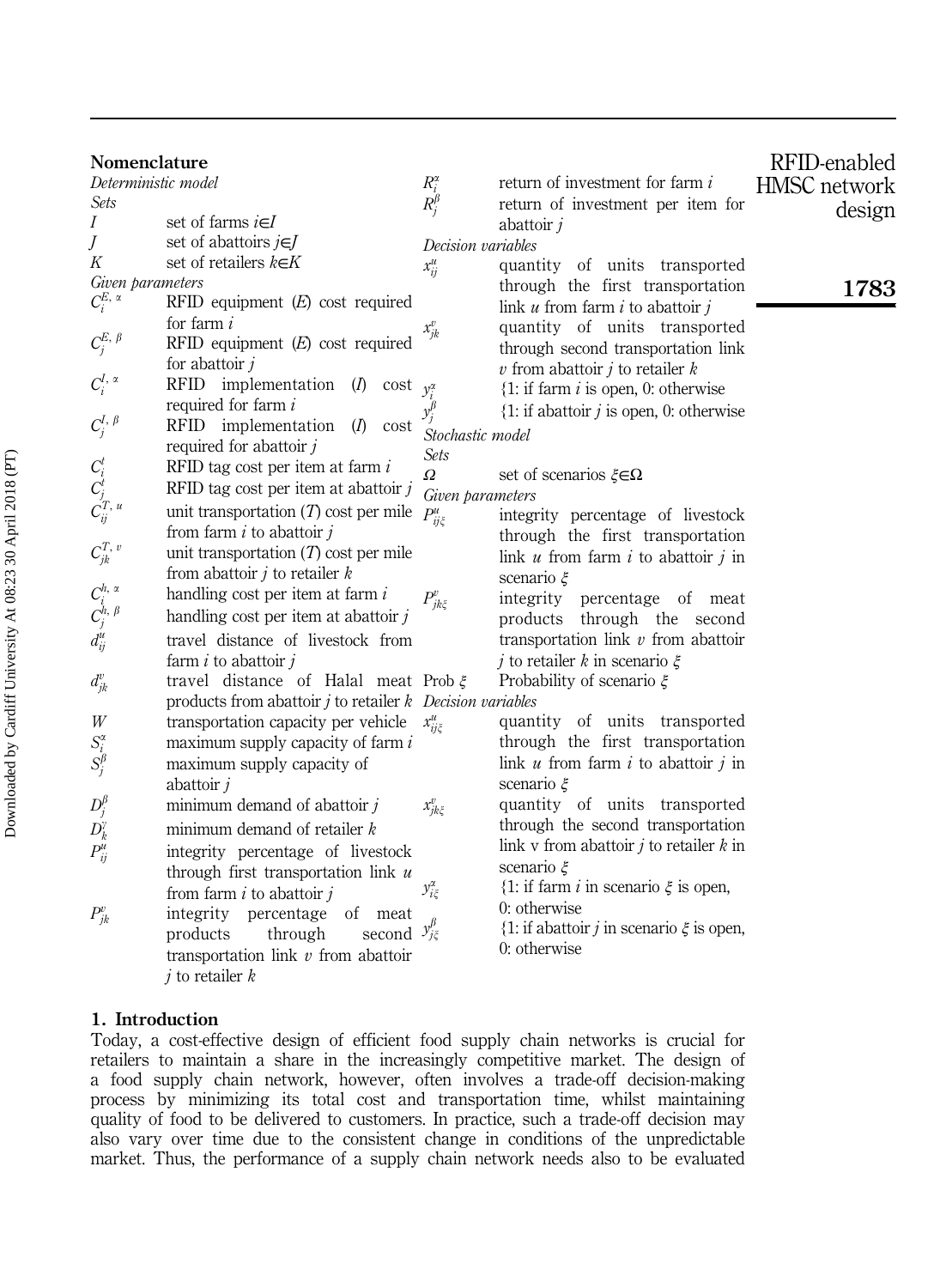consistently providing a timely and right decision based on alternative solutions (Shen, 2007; Shankar et al., 2013).

In recent years, safety and quality of food has been the major issue on which consumers require more transparent information relating to food they purchase at supermarkets. For Muslim communities in the UK, integrity of Halal food is essential. The Islamic term Halal means "allowed" or "permitted" in its English translation and it is often used to describe food products that are permissible for Muslims to eat or drink under the Islamic Shari'ah (laws). Production of Halal meat products, for instance, needs to comply with the Islamic Shari'ah in each process of livestock feeding, slaughtering, packing, storing and transporting before being sold at supermarkets. If a specific process of the Halal Meat Supply Chain (HMSC) is not handled, accordingly, retailers and consumers at the end of the chain may treat these meat products as non-Halal. Today, consumption of Halal meat products is a well-known diet not merely among Muslim but also many non-Muslim people and Halal meat production and distribution is one of fast-growing sectors in the world. However, the HMSC concept is a challenge and often confusing for supply chain designers because of the specific rules that need be followed. A radio frequency identification (RFID) based monitoring system was proposed to monitor the process in production throughout the HMSC and distribution through the transportation (Mohammed and Wang, 2015). The implementation of RFID is subject to extra costs that may break-down the chain in presenting an unfeasible supply chain network in terms of economical costs. Consequently, it is important to optimize the HMSC network design to balance the extra costs and merchandize quality. The optimization of an RFID-enabled HMSC is a typical multiobjective problem since it is associated with several variables and imprecise parameters. Nevertheless, this field is overlooked by researchers, although there were a few studies focusing on various configurations rather than optimizations of HMSC networks (Lodhi, 2009; Zulfakar et al., 2012).

This paper contributes to the knowledge in investigating the economic feasibility of a three-echelon HMSC network that is monitored by implementing an RFID-based system to improve the integrity traceability of Halal meat products. To help design a cost-effective RFID-based HMSC network, first, a deterministic four-objective mixed integer linear programming model was developed and used for investigating the proposed RFID-based HMSC network in terms of number of facilities to open to the HMSC network and optimal quantity flow of Halal meat products towards a compromised solution based on four conflicting objectives: minimizing the total investment cost of the HMSC network, maximizing the average integrity number of Halal meat products, maximizing the return of investment (ROI) and maximizing the capacity utilization (percent) of facilities (i.e. farms and abattoirs) and a comparison in the total investment cost using the RFID-based HMSC and the non-RFID-based HMSC. Second, a stochastic programming model was developed and used for examining the effect on the HMSC network design by altering the integrity percentage of Halal meat products. To obtain non-inferior solutions based on the developed multi-objective model, two methods were used. This includes the  $\varepsilon$ -constraint approach and the modified weighted sum (MWS) approach that aim at obtaining accurate non-inferior solutions values. Subsequently one of these solutions can be selected using the Max-Min approach. The study shows that the proposed models can be a useful tool as a decision maker for HMSC supply chains network design.

#### 2. Literature review

Related research is reviewed under two categories: RFID-enabled applications in supply chain management and multi-objective approaches in solving supply chain problems.

1784

IMDS 117,9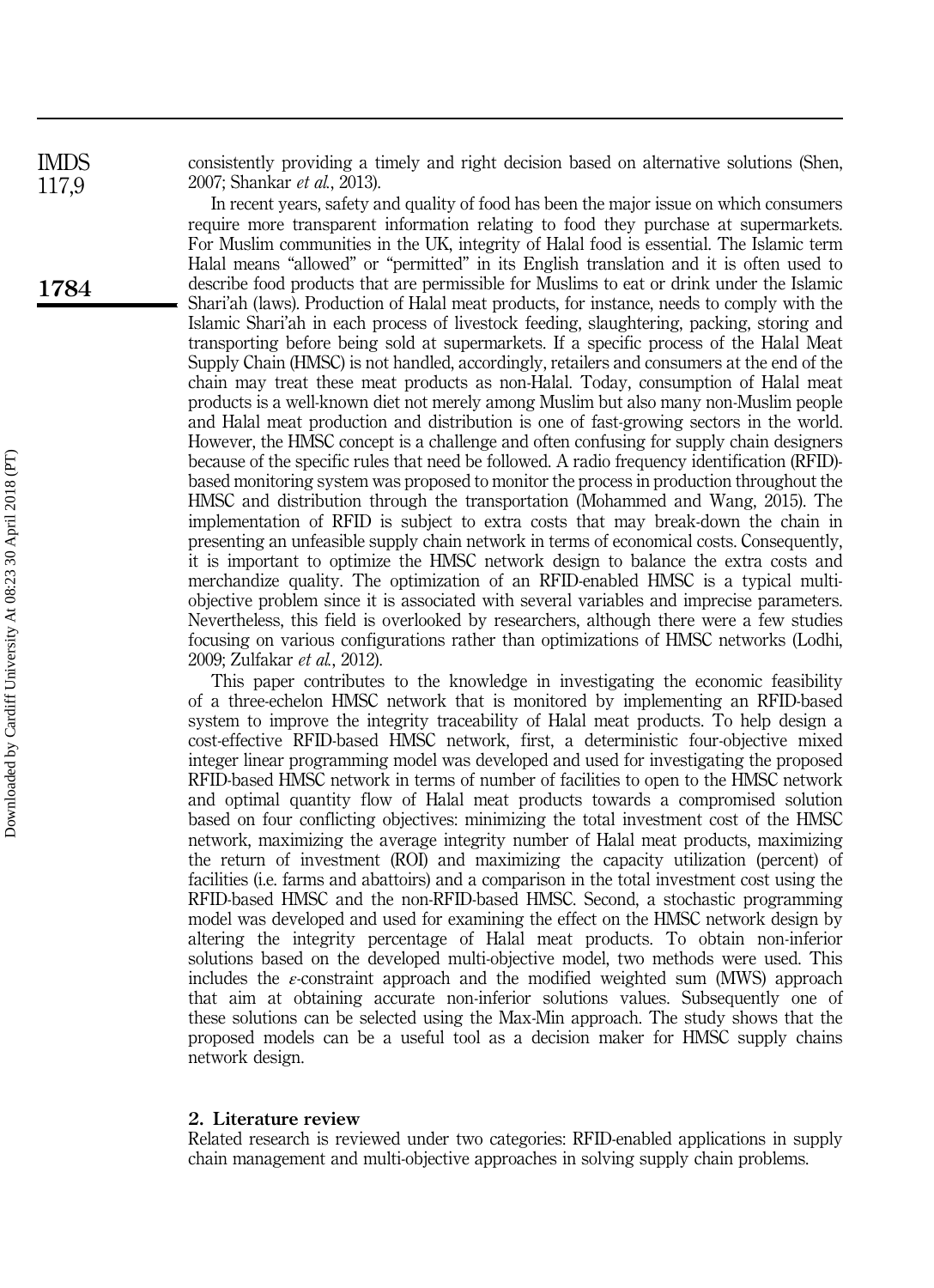In the context of food supply chains, many studies using RFID techniques for improving tracecibility in ensuring safety and/or originality of food products provided in food supply chain sectors (Manos and Manikas, 2010; Zailani et al., 2010). Kelepouris et al. (2007) studied the main requirements of traceability and examined how the technology of RFID can address these requirements. Expósito *et al.* (2013) proposed an RFID-based monitoring system used for tracing a wine supply chain. Barge *et al.* (2014) described an item-level traceability system for cheese products in a dairy factory as each piece of cheese is attached with an RFID tag containing cheese identifications such as cheese type, production date and expiry date. Chen *et al.* (2014) proposed a new type of RFID application, namely, 2G-RFID-Sys using the Internet of Things technology with RFID sensor tags (semi-passive tags integrated with sensors) that can monitor food temperatures in a refined smart cold supply chain.

Furthermore, the implementation of RFID technology has been gaining an ever-increasing popularity in different applications in logistics and supply chain management (Nath *et al.*, 2006; Hou and Huang, 2006; So Park *et al.*, 2010). Rafique *et al.* (2016) presented a literature study that shows how RFID-based lean manufacturing is helpful for handling barriers affecting lean manufacturing. Lu et al. (2006) presented a framework and five-step deployment process aimed at developing a holistic approach for implementing RFID-enabled manufacturing in manufacturing enterprises. Wang *et al.* (2010) discussed the trend of RFID-based supply chains and logistics sectors in a future prospective view. Giadaa et al. (2016) developed a smart logistic unit based on radio frequency technology to support the management of the food supply chain, in order to guarantee the shelf life of products in agreement with logistic efficiency and system sustainability. Zhong et al. (2013) proposed a RFID-enabled real-time manufacturing execution system for mass-customization production shop-floor management including real-time data collection, real-time scheduling as well as real-time work in progress tracing and tracking.

Multi-objective optimization refers to an optimization of multiple decision-making objectives concurrently. These objectives are possibly conflicting. The multi-objective mathematical model can be useful for solving the facility location-allocation problem of a supply chain design based on conflicting objectives (Gen and Cheng, 1997; Deb, 2001; Barros et al., 1998; Jayaraman et al., 1999; Krikke et al., 1999; Mohammed and Wang, 2017). These objectives may be involved in such as minimization of costs of investing and running a supply chain network, maximization of its incomes and customer satisfaction and minimization of the environmental impacts (Ding et al., 2006; Villegas et al., 2006; Bhattacharya and Bandyopadhyay, 2010; Cheshmehgaz et al., 2013; Hiremath et al., 2013). Nozick and Turnquist (2001) proposed a mathematical model used for optimization of locations of distribution centers based on costs of facility, inventory, transportation and service coverage. Cakravastia et al. (2002) provided a mixed integer multi-objective model for determining a selection of suppliers of a supply chain. Chen and Lee (2004) introduced a multi-product, multi-stage and multi-period scheduling model used for seeking a fair profit distribution, a safe inventory level and a maximum customer service level. Guilléna et al. (2005) formulated a mixed integer multi-objective mathematical model used for optimizing a supply chain design by achieving a maximization of the total profit under uncertainty of financial risk and demand. The similar studies were conducted by Shen (2006), Bojarski et al. (2009) and Chibeles-Martins et al. (2012). Tzeng et al. (2006) offered a production and distribution model using a multi-objective programming method for maximizing profits of the enterprise and quality of customer services. For the research work of multi-objective approaches, it can refer to a study by Shen *et al.* (2003). Sabri and Beamon (2000) developed a two-objective programming model aiming

RFID-enabled HMSC network design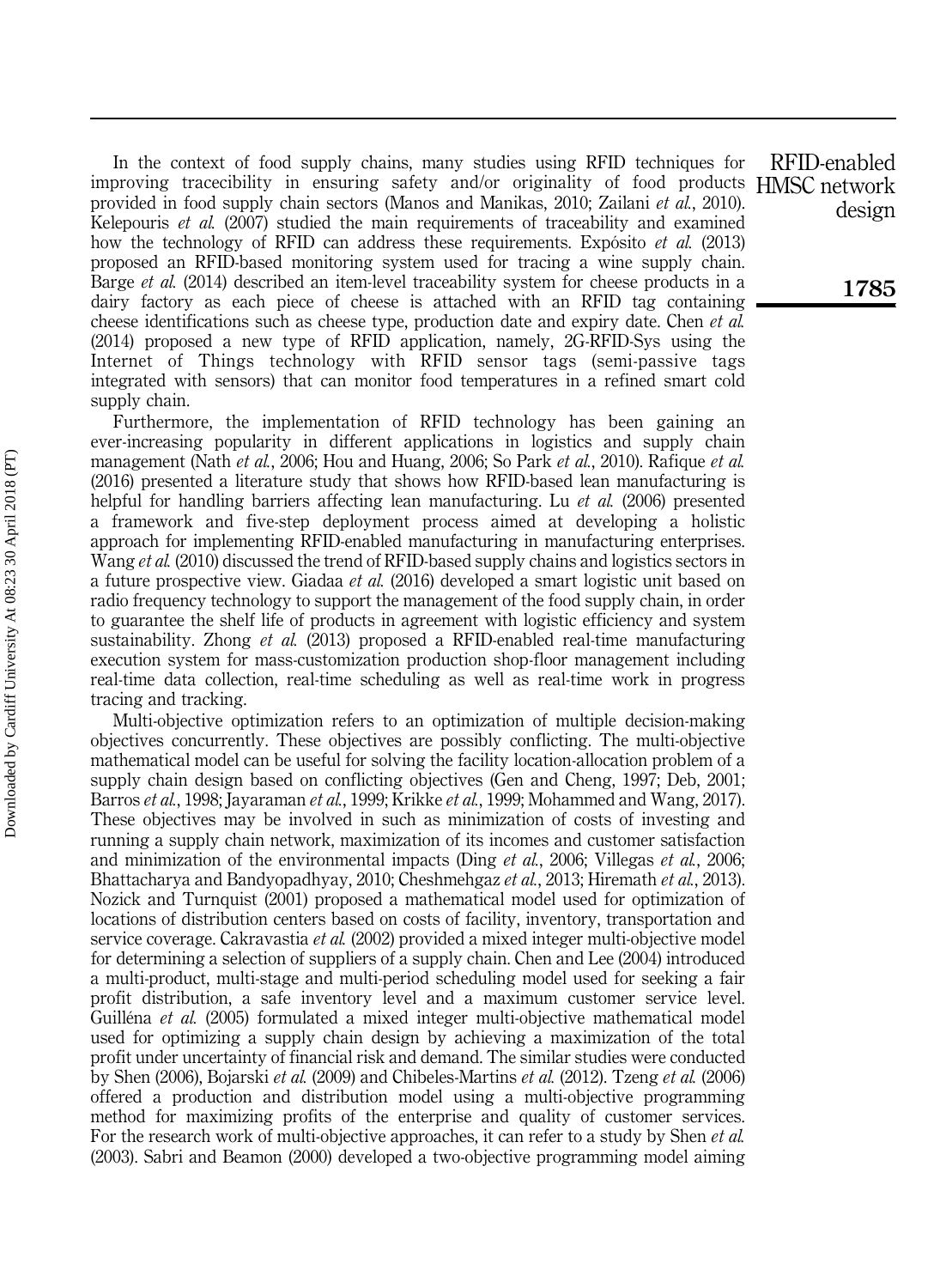to minimize the total cost and maximize the volume flexibility of plants of a supply chain. Lee and Dong (2009) proposed a mathematical model for optimizing the design of a closed-loop supply chain network using the scenario-based programming method. Vahdani et al. (2012) developed a fuzzy bi-objective optimization model in assisting the design of a closed-loop supply chain by minimizing costs of facilities and transportation as objectives. In other studies, Kannan et al. (2012) developed an integrated, multi echelon, multi-period, multi-product mixed integer linear programming model used for optimizing the distribution and inventory level of a closed-loop supply chain network using a genetic algorithm. Niknamfar (2015) presented a multi-objective non-linear model using a non-dominated sorting genetic algorithm and a non-dominated ranking genetic algorithm for solving a production-distribution planning problem of a threelevel supply chain. Zhang et al. (2015) proposed a dynamical optimization method for shop-floor material handling based on real-time and multi-source manufacturing data. It integrates three important features including a new allocation strategy for move tasks, intelligent trolleys with the capability of active sensing and self-decision and the combination optimization method of move tasks to reduce the transport cost and energy. Teimoury *et al.* (2013) developed a multi-objective model for a supply chain of perishable fruits and vegetables. The model used for identifying the best import quota policy of fruits and vegetables. Harris *et al.*  $(2014)$  proposed a multi-objective optimization approach for solving a facility location-allocation problem for a supply chain network where financial costs and  $CO<sub>2</sub>$  emissions are considered as objectives. Talaei et al. (2015) presented a bi-objective facility location-allocation model for a closedloop supply chain network design. Robust and fuzzy programming approaches were used to investigate the effects of uncertainties of the variable costs, as well as the demand rate on the network design. Bortolini et al. (2016) developed a three-objective distribution planner to tackle the tactical optimization issue of a fresh food distribution network. The optimization objectives were to minimize operating cost, carbon footprint and delivery time; the work, however, did not consider other costs and the effect of uncertainty that may occur.

The main contributions of this paper are:

- (1) investigate the feasibility of a proposed RFID-based HMSC in terms of economic costs;
- (2) design the HMSC network with respect to the additional costs in investment;
- (3) present a trade-off among the considered objectives;
- (4) examine the impacts of integrity uncertainty on the HMSC network design;
- (5) develop a modified solution approach aiming to obtain accurate solutions values; and
- (6) evaluate the potential benefits of the RFID-based HMSC in terms of costs by comparing it with the HMSC without using the RFID technology.

#### 3. The HMSC network model

Figure 1 illustrates a three-echelon HMSC network, which consists of farms, abattoirs and retailers. To ensure the integrity of Halal meat products, an RFID-based monitoring system was proposed to monitor the process in production at farms and abattoirs and distribution through the transportation (Mohammed and Wang, 2015). In order to help designers determine a cost-effective HMSC design, a multi-objective mathematical model was developed as an aid for quantifying the investment cost, the ROI, the integrity number of Halal meat products and capacity utilization (percent) of the HMSC-related facilities.

1786

IMDS 117,9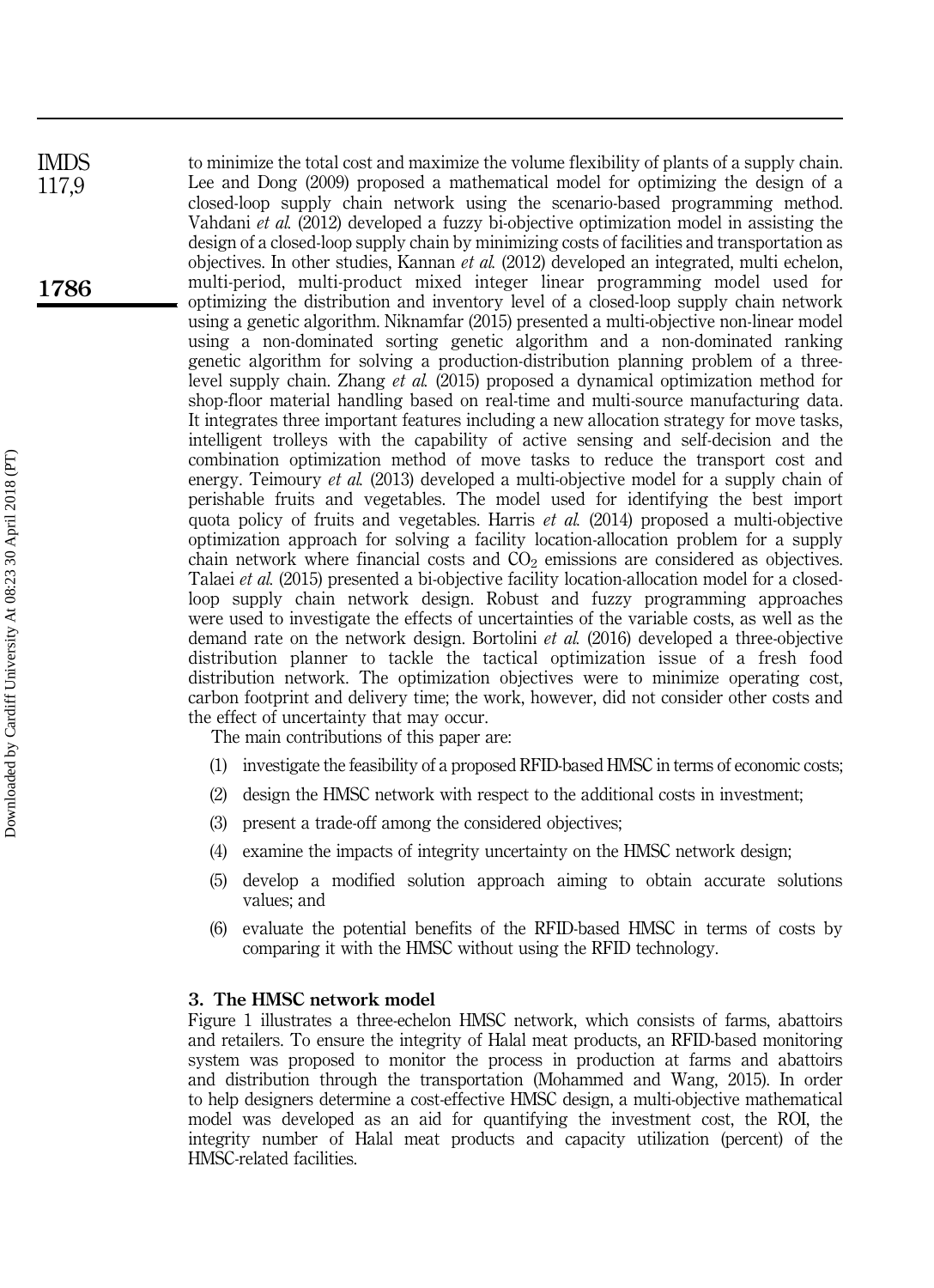

#### 3.1 The deterministic model

Thus, the RFID-based HMSC multi-objective model can be formulated as follows:

Min 
$$
OF_1 = \sum_{i \in I} \left( C_i^{E,x} + C_i^{I,x} \right) y_i^{\alpha} + \sum_{j \in J} \left( C_j^{E,\beta} + C_j^{I,\beta} \right) y_j^{\beta} + \sum_{i \in I} \sum_{j \in J} C_i^t x_{ij}^u
$$
  
 
$$
+ \sum_{j \in J} \sum_{k \in K} C_j^t x_{jk}^v + \sum_{i \in I} \sum_{j \in J} C_i^{h,x} x_{ij}^u + \sum_{j \in J} \sum_{k \in K} C_j^{h,\beta} x_{jk}^v + \sum_{i \in I} \sum_{j \in J} C_{ij}^{T,u} \left[ \frac{x_{ij}^u}{W} \right] d_{ij}^u
$$
  
 
$$
+ \sum_{j \in J} \sum_{k \in K} C_{jk}^{T,v} \left[ \frac{x_{jk}^v}{W} \right] d_{jk}^v - \sum_{i \in I} C_i^{h,x} x_{ij}^u + \sum_{j \in I} C_j^{h,\beta} x_{jk}^v
$$
 (1)

where  $OF_1$  refers to the minimization of the total cost:

$$
\text{Max } OF_2 = \sum_{i \in J} \sum_{j \in J} P_{ij}^{\mu} x_{ij}^{\mu} + \sum_{j \in J} \sum_{k \in K} P_{jk}^{\nu} x_{jk}^{\nu}
$$
 (2)

where  $OF<sub>2</sub>$  refers to the maximization of integrity number of Halal meat products:

$$
\text{Max } OF_3 = \sum_{i \in I} \sum_{i \in J} R_i^x x_{ij}^u + \sum_{j \in J} \sum_{k \in K} R_j^{\beta} x_{jk}^v \tag{3}
$$

where  $OF<sub>3</sub>$  refers to the maximization of the ROI:

$$
\text{Max } OF_4 = \sum_{i \in I} \sum_{j \in J} \frac{x_{ij}^u}{S^{\alpha}} + \sum_{j \in J} \sum_{k \in K} \frac{x_{jk}^v}{S^{\beta}} \tag{4}
$$

where  $OF_4$  refers to the maximization of capacity utilization (percent) of HMSC facilities.

By minimizing objective  $OF_1$  based on the non-RFID-based HMSC model, it is given as follows:

Min 
$$
OF_1^{\text{non}} = \sum_{i \in I} \sum_{j \in J} C_{ij}^{T,u} \left| \frac{x_{ij}^u}{W} \right| d_{ij}^u + \sum_{j \in J} \sum_{k \in K} C_{jk}^{T,v} \left| \frac{x_{jk}^v}{W} \right| d_{jk}^v
$$
  
 
$$
+ \sum_{i \in I} C_i^{h,x} x_{ij}^u + \sum_{j \in I} C_i^{h,\beta} x_{jk}^v
$$
 (5)

Subject to the following constraints:

$$
\sum_{i \in I} x_{ij}^u \leqslant S_i^x y_i^x \qquad \forall j \in J \tag{6}
$$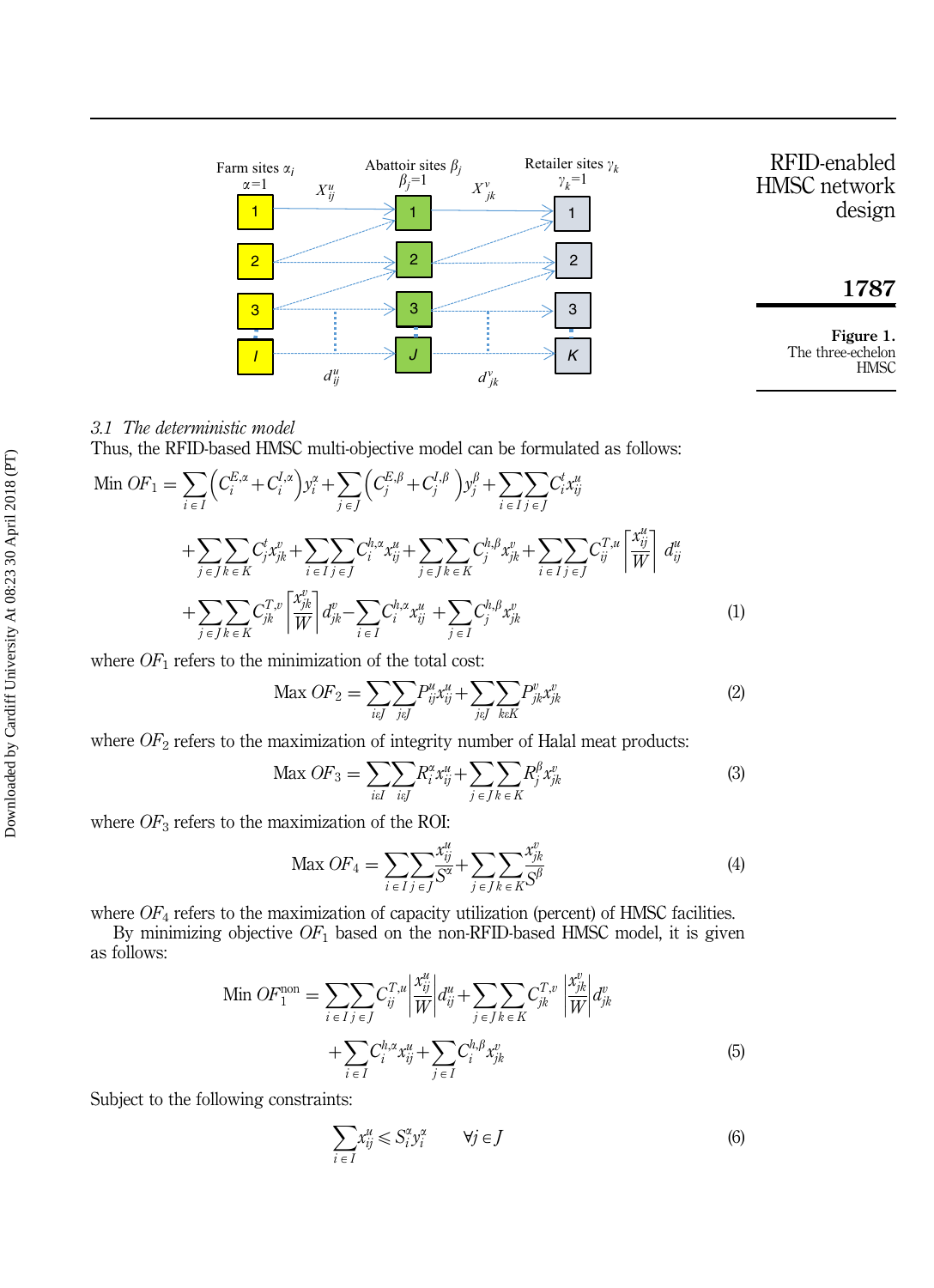$$
\sum_{j \in J} x_{jk}^v \le S_j^{\beta} y_j^{\beta} \qquad \forall k \in K \tag{7}
$$

$$
\sum_{i \in I} x_{ij}^u \ge D_j^\beta \qquad \forall j \in J \tag{8}
$$

$$
\sum_{j \in J} x_{jk}^v \ge D_k^v \qquad \forall k \in K \tag{9}
$$

$$
D_j^{\beta} \geqslant \sum_{k \in K} x_{jk}^v \qquad \forall j \in J \tag{10}
$$

$$
x_{ij}^u, x_{jk}^v \ge 0, \quad \forall i, j, k; \tag{11}
$$

$$
y_i^{\alpha}, y_j^{\beta} \in \{0, 1\}, \quad \forall i, j \tag{12}
$$

For Equation (1), it minimizes the total investment cost of the RFID-based HMSC. The total investment cost includes costs of RFID-related equipment and implementation, and transportation and material handling of Halal meat products. For Equation (2), it maximizes the integrity number of Halal meat products. For Equation (3), it maximizes the ROI. For Equation (4), it maximizes the capacity utilization ( percent) of HMSC facilities. For Equation (5), it determines the minimum total cost for the non-RFID-based HMSC; the cost includes the transportation cost and the material handling cost. Equations (6) and (7) are capacity constraints of farms and abattoirs, respectively. For Equation (8)-(10), respectively, it ensures that all demands in product quantity are satisfied as requested by abattoirs and retailers. For Equation (11) and (12), respectively, it limits the decision variables to be binary and non-negative.

#### 3.2 The stochastic model

The stochastic programming model is often used for dealing with uncertain parameters that may affect a scenario of a system or entity (Coello et al., 2007; Birge and Louveaux, 1997; Al-Othman et al., 2008). Considering a decision y, which is influenced by scenario s of element  $r$ , the result of decision y is defined by  $z(y, r)$ . Assuming a set of scenarios S, i.e.  $\{r^s, s = 1, ..., S\}$ <br>and P, is the probability of  $r^s$ . By minimizing objective OF it can be described as follows: and  $P_s$  is the probability of  $r^s$ . By minimizing objective OF, it can be described as follows:

$$
\text{Min } OF = \sum_{s=1}^{S} P_s z(y, r^s) \tag{13}
$$

By minimizing objective  $OF_2$  based on the stochastic objective function, it is given in the following formula:

$$
\text{Max } OF_2 = \sum_{\xi \in \Omega} \sum_{i\in J} \sum_{j\in J} P_{ij_{\xi}}^{\mu} x_{ij_{\xi}}^{\mu} \text{Prob}_{\xi} + \sum_{\xi \in \Omega} \sum_{j\in J} \sum_{k\in K} P_{jk_{\xi}}^{\nu} x_{jk_{\xi}}^{\nu} \text{Prob}_{\xi} \tag{14}
$$

where  $OF<sub>2</sub>$  refers to the maximization of integrity number of Halal meat products by altering the value of integrity percentage, subject to:

$$
\sum_{i \in I} x_{ij\xi}^u \leqslant S_i^{\alpha} y_{i\xi}^{\alpha} \qquad \forall (j \in J; \xi \in \Omega)
$$
\n(15)

$$
\sum_{j \in J} x_{jk\xi}^v \leqslant S_j^{\beta} y_{j\xi}^{\beta} \qquad \forall (k \in K; \xi \in \Omega)
$$
\n(16)

IMDS 117,9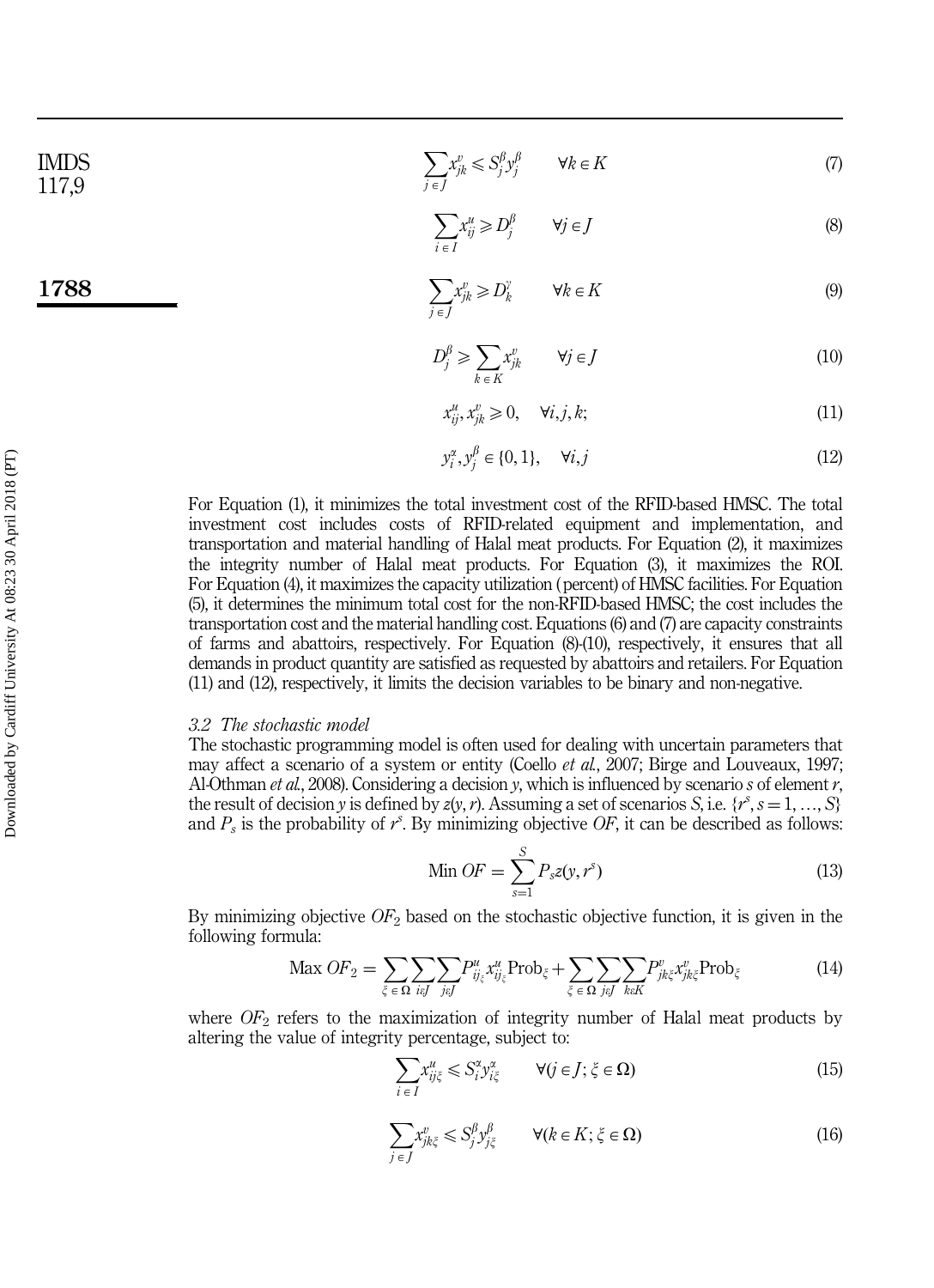$$
\sum_{i \in I} x_{ij\xi}^u \ge D_j^\beta \qquad \forall (j \in J; \xi \in \Omega)
$$
\n(17) RFID-anabeled  
\nHMSC network  
\n
$$
\sum_{i \in I} x_{ij\xi}^v \ge D_k^\gamma \qquad \forall (k \in K; \xi \in \Omega)
$$
\n(18)

$$
\sum_{j \in J} x_{jk\xi}^v \ge D_k^v \qquad \forall (k \in K; \xi \in \Omega)
$$
\n(18)

$$
D_j^{\beta} \ge \sum_{k \in K} x_{jk\zeta}^v \qquad \forall (j \in J; \zeta \in \Omega) \tag{19}
$$

$$
x_{ij\xi}^u, x_{jk\xi}^v \ge 0, \quad \forall i, j, k, \xi; \tag{20}
$$

$$
y_{i\xi}^{\alpha}, y_{j\xi}^{\beta} \in \{0, 1\}, \quad \forall i, j, \zeta \tag{21}
$$

#### 4. Solution approaches

In order to obtain non-inferior solutions based on a multi-objective model, a number of solution approaches were found through a literature review. In this work, the ε-constraint approach and the MWS approach were utilized as described below.

#### 4.1 The epsilon-constraint approach

With this approach, the multi-objective model can be converted into a mono-objective model in which a single objective is optimized and other objectives are shifted to the constraints to be less than or equal to a given target value  $\varepsilon_n$  that gradually varies from a minimum value to a maximum value of the constrained objective (Ehrgott, 2005). By minimizing objective OF, the equivalent objective function can be formulated as follows:

$$
\begin{split} \text{Min } OF &= \sum_{i \in I} \left( C_i^{E, \alpha} + C_i^{I, \alpha} \right) y_i^{\alpha} + \sum_{j \in J} \left( C_j^{E, \beta} + C_j^{I, \beta} \right) y_j^{\beta} + \sum_{i \in I} \sum_{j \in J} C_i^{t} x_{ij}^{\mu} \\ &+ \sum_{j \in J} \sum_{k \in K} C_j^{t} x_{jk}^{\nu} + \sum_{i \in I} \sum_{j \in J} C_i^{h, \alpha} x_{ij}^{\mu} + \sum_{j \in J} \sum_{k \in K} C_j^{h, \beta} x_{jk}^{\nu} + \sum_{i \in I} \sum_{j \in J} C_{ij}^{T, \mu} \left[ \frac{x_{ij}^{\mu}}{W} \right] d_{ij}^{\mu} \\ &+ \sum_{j \in J} \sum_{k \in K} C_{jk}^{T, \nu} \left[ \frac{x_{jk}^{\mu}}{W} \right] d_{jk}^{\nu} - \sum_{i \in I} C_i^{h, \alpha} x_{ij}^{\mu} + \sum_{j \in I} C_i^{h, \beta} x_{jk}^{\nu} \end{split} \tag{22}
$$

Equation (22) is subject to the following constraints:

$$
\left(\sum_{i\in J} \sum_{j\in J} P_{ij}^{\mu} x_{ij}^{\mu} + \sum_{j\in J} \sum_{k\in K} P_{jk}^{\nu} x_{jk}^{\nu}\right) \ge \varepsilon_1
$$
\n(23)

$$
\left(\sum_{i\in J} \sum_{j\in J} P_{ij}^u x_{ij}^u + \sum_{j\in J} \sum_{k\in K} P_{jk}^v x_{jk}^v \right)^{\min} \le \varepsilon_1 \le \left(\sum_{i\in J} \sum_{j\in J} P_{ij}^u x_{ij}^u + \sum_{j\in J} \sum_{k\in K} P_{jk}^v x_{jk}^v \right)^{\max} \tag{24}
$$

$$
\left(\sum_{i\in I} \sum_{j\in J} R_i^{\alpha} x_{ij}^{\mu} + \sum_{j \in J} \sum_{k \in K} R_j^{\beta} x_{jk}^{\nu}\right) \ge \varepsilon_2
$$
\n(25)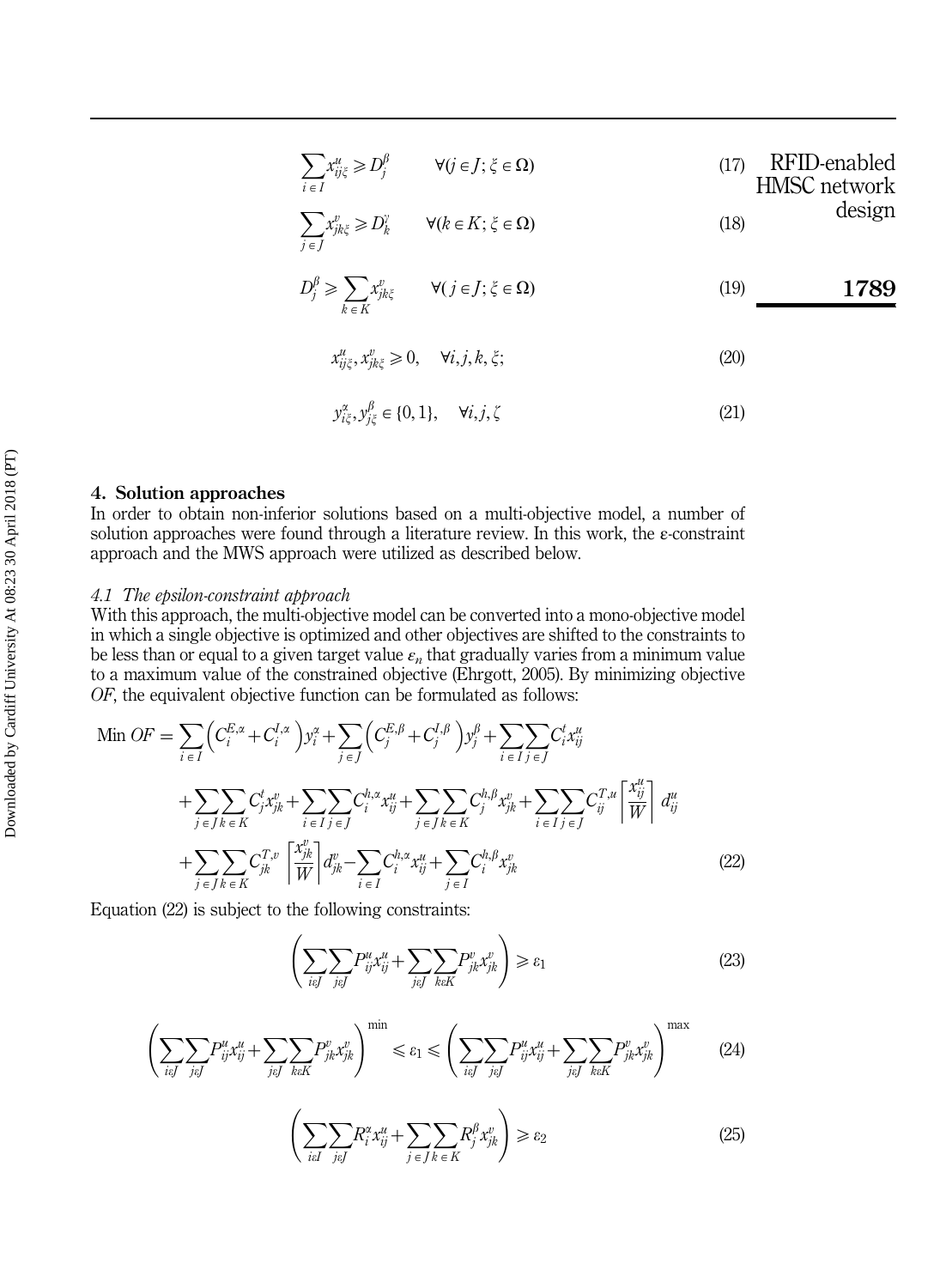IMDS  
117,9 
$$
\left(\sum_{i\in I}\sum_{j\in J}R_i^xx_{ij}^u+\sum_{j\in J}\sum_{k\in K}R_j^{\beta}x_{jk}^v\right)^{\min}\leq \varepsilon_2\leq \left(\sum_{i\in I}\sum_{j\in J}R_i^xx_{ij}^u+\sum_{j\in J}\sum_{k\in K}R_j^{\beta}x_{jk}^v\right)^{\max}
$$
(26)

 $\sum$  $i \in I$  $\sum$  $j \in J$  $x_{ij}^u$  $\frac{x_y}{S^{\alpha}} + \sum_{i \in I}$  $j \in J$  $\sum$  $k \in K$  $x_{jk}^v$  $S^p$  $\left( \sum_{i} x_{ii}^u \right)$  $\geqslant \varepsilon_3$  (27)

$$
\left(\sum_{i\in I}\sum_{j\in J}\frac{x_{ij}^u}{S^{\alpha}}+\sum_{j\in J}\sum_{k\in K}\frac{x_{jk}^v}{S^{\beta}}\right)^{\min} \leq \varepsilon_3 \leq \left(\sum_{i\in I}\sum_{j\in J}\frac{x_{ij}^u}{S^{\alpha}}+\sum_{j\in J}\sum_{k\in K}\frac{x_{jk}^v}{S^{\beta}}\right)^{\max} \tag{28}
$$

Additional constraints include Equations (6)-(12).

In the above model, the first objective is retained as an objective function in Equation (22), and objective functions 2-4 were considered as constraints; i.e. Equation (23) restricts the value of the second objective function to be greater than or equal to  $\varepsilon_1$  that varies between a minimum value and a maximum value for objective 2 as Equation (24). Equation (25) restricts the value of the third objective function to be greater than or equal to  $\varepsilon_2$  that varies between a minimum value and a maximum value for objective 3 in Equation (26). Equation (27) restricts the value of the fourth objective function to be greater than or equal to  $\varepsilon_3$  that varies between a minimum value and a maximum value for objective 4 in Equation (28).

4.2 The MWS approach

With the MWS approach, Z can be minimized by the formula as follows:

$$
\text{Min } Z = Z_s - Z_d \tag{29}
$$

where Z refers to the solution function. We know:

$$
Z_s = [(w_1\mu_1) - (w_2\mu_2) - (w_3\mu_3) - (w_4\mu_4)] \tag{30}
$$

$$
\begin{cases}\n\mu_1 = \frac{[OF_1 - OF_1]}{OF_1} \\
\mu_2 = \frac{[OF_2 - OF_2]}{OF_2} \\
\mu_3 = \frac{[OF_3 - OF_3]}{OF_3} \\
\mu_4 = \frac{[OF_4 - OF_4]}{OF_4} \\
0 \ge w_n \ge 1 \qquad n = (1, 2, 3, 4) \\
\sum_{n=1}^{4} w_n = 1\n\end{cases}
$$
\n(31)

Set  $w_n^* = (w_n OF_n) / (OF_n - OF_n)$ , then:

$$
Z_d = w_1^* \tOF_1 + w_2^* \tOF_2 + w_3^* \tOF_3 + w_4^* \tOF_4
$$
  
= 
$$
\frac{w_1 OF_1}{OF_1 - OF_1} OF_1 + \frac{w_2 OF_2}{OF_2 - OF_2} OF_2 + \frac{w_3 OF_3}{OF_3 - OF_3} OF_3 + \frac{w_4 OF_4}{OF_4 - OF_4} OF_4
$$
 (32)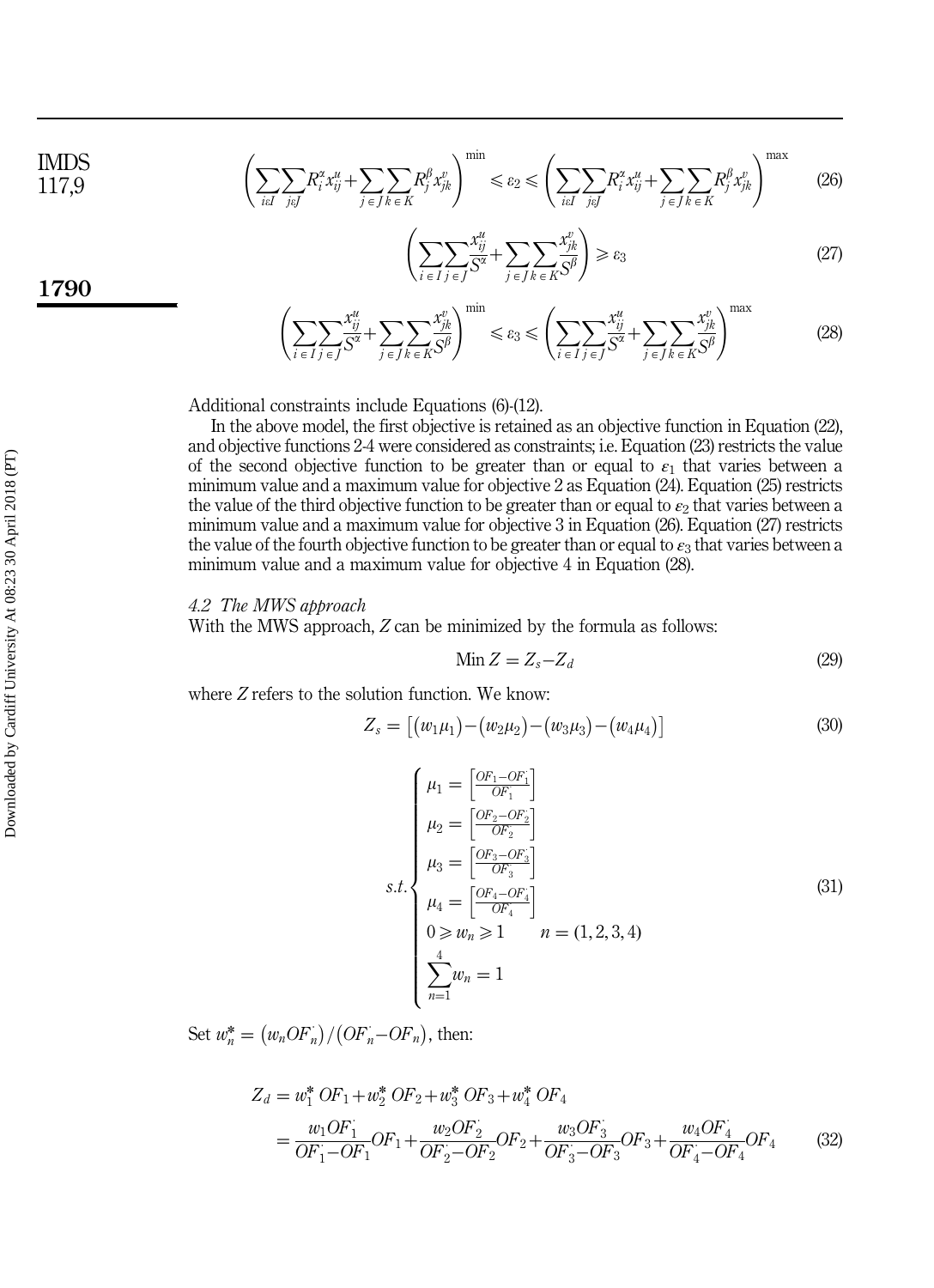Thus, Z can be minimized using the following equation:

Min 
$$
Z = (w_1 \mu_1 - w_2 \mu_2 - w_3 \mu_3 - w_4 \mu_4)
$$
  
\n
$$
- \left( \frac{w_1 OF_1}{OF_1 - OF_1} OF_1 + \frac{w_2 OF_2}{OF_2 - OF_2} OF_2 + \frac{w_3 OF_3}{OF_3 - OF_3} OF_3 + \frac{w_4 OF_4}{OF_4 - OF_4} OF_4 \right) (33)
$$

The constraints contain Equations (6)-(12) and (31).

With this approach, a mono-objective function mixed integer linear programming model was established that can be optimized using LINGO or Xpress.

#### 4.3 The Max-Min approach

In this case, the Max-Min approach was applied for selecting a trade-off solution among the non-inferior set of solutions obtained from the objective function  $OF$  based on a satisfaction value  $\vartheta_{OF}$ . For the detail about this approach, it refers to the study Lai and Hwang (1992) and Basu (2004). The formula of using the Max-Min approach is given below:

$$
\text{Max}_{x} \left\{ \min \left\{ 9_{OF_x} - 9_{OF_x}^{ref} \right\} \right\} = \text{Max}_{x} \left\{ \min \left\{ \left( \frac{OF_x^{\max} - OF(x)}{OF_x^{\max} - OF_x^{\min}} \right) - 9_{OF_x}^{ref} \right\} \right\}
$$
(34)

$$
\text{s.t.} \begin{cases} 1 & \text{OF}(x) \leqslant \text{OF}_x^{\min} \\ \vartheta_{\text{OF}_x} = \begin{cases} \frac{\left(\text{OF}_x^{\max} - \text{OF}_x(x)\right)}{\left(\text{OF}_x^{\max} - \text{OF}_x^{\min}\right)} & \text{OF}_x^{\min} \leqslant \text{OF}(x) \leqslant \text{OF}_x^{\max} \\ 0 & \text{OF}(x) \geqslant \text{OF}_x^{\max} \end{cases} \end{cases} \tag{35}
$$

where  $OF_x^{\text{max}}$  and  $OF_x^{\text{min}}$  are the maximum value and the minimum value of the objective function  $\hat{OF}_x$ , respectively. Within the non-inferior set  $\mathcal{F}_{OF}^{ref}$  which is a minimal satisfaction value accepted for objective function  $OF_x$ . The minimal satisfaction is assigned by decision value accepted for objective function  $OF_x$ . The minimal satisfaction is assigned by decision makers in consonance to their preferences.

#### 5. Computational results and analysis

Table I shows a range of application data over a year period in London-South East area from the UK Halal Meat Committee (Halal Meat Committee (HMC) UK, 2014). For instance, the supply capacity of farms  $i$  ( $S_i^{\alpha}$ ) is given in a range GBP2,500-4,400. These data were used for generating the computational results as a case study, which comprises 5 farms, 11 retailers and 6 abattoirs. The travel distances between farms and abattoirs or between abattoirs and retailers were estimated using the Google map. The case study was investigated based on assumptions that there are no restrictions for sharing the HMSC network resources, i.e. any farm can supply the Halal meat products to any abattoir, and any abattoir can supply the Halal meat products to any retailer, and there is a steady demand from retailers.

| $I = 5$<br>$J=6$<br>$K = 11$<br>$C_i^{E,\alpha} = 4K-8K$ (GBP)<br>$C_i^{I,\alpha} = 400-800$ (GBP)<br>$C_i^t = 0.15$ (GBP) | $C_i^{E,\beta} = 4K-7.5K$ (GBP)<br>$C_i^{I,\beta} = 700-1.2K$ (GBP)<br>$S_i^{\alpha} = 2.5K - 4.4K$<br>$S_i^{\beta} = 1.2K - 1.8K$<br>$D_i^{\beta} = 800-1.3K$<br>$C_i^t = 0.15$ (GBP) | $D_{k}^{\gamma} = 100-500$<br>$P_{ii}^u = 0.90 - 0.95$<br>$P_{ik}^v = 0.91-95$<br>$R_i^{\alpha} = 60$<br>$R_i^{\beta} = 40$ | $d_{ii}^u = 23-400$<br>$d_{ik}^v = 110-162$<br>$W = 100$<br>$C_i^{h,\alpha} = 4$ (GBP)<br>$C_i^{h,\alpha} = 4$ (GBP) | Table I.<br>Parameters used for<br>the case study |
|----------------------------------------------------------------------------------------------------------------------------|----------------------------------------------------------------------------------------------------------------------------------------------------------------------------------------|-----------------------------------------------------------------------------------------------------------------------------|----------------------------------------------------------------------------------------------------------------------|---------------------------------------------------|
|----------------------------------------------------------------------------------------------------------------------------|----------------------------------------------------------------------------------------------------------------------------------------------------------------------------------------|-----------------------------------------------------------------------------------------------------------------------------|----------------------------------------------------------------------------------------------------------------------|---------------------------------------------------|

design

RFID-enabled HMSC network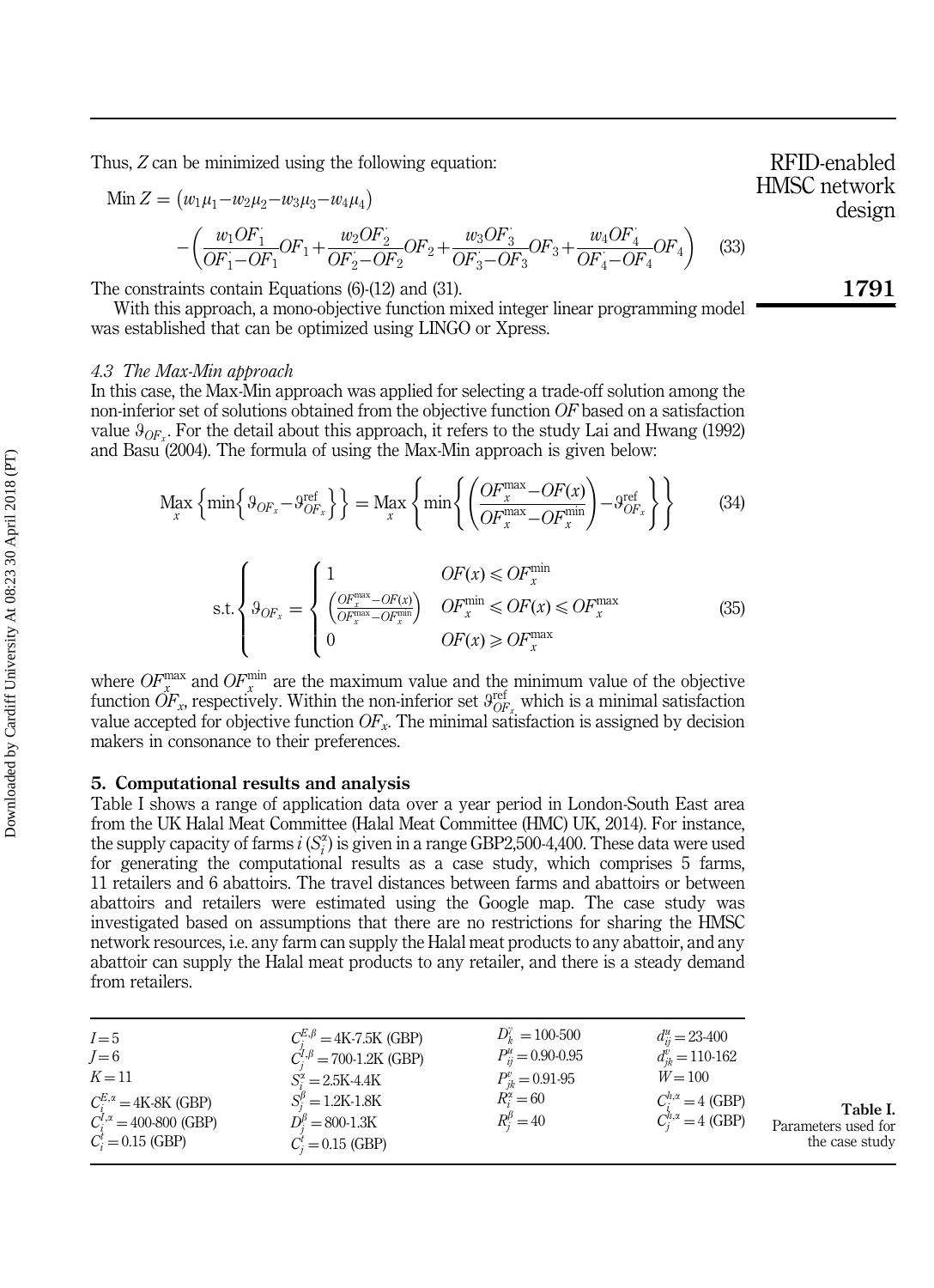In this study, the deterministic model was coded using the  $LINGO<sup>11</sup>$  software and the stochastic programming model was coded using the Xpress IVE software on a personal laptop Corei5 2.5gigahertz with a 4gigbyte RAM.

#### 5.1 Results of the deterministic model

To obtain the non-inferior solutions, two solution approaches were used as described in Section 4. Table II shows a list of results of 12 non-inferior solutions obtained using the ε-constraint approach by altering the incremental epsilon value of 1,124 between 6,771 and 19,137 for objective 2, of 67,672 between 397,600 and 1,141,992 for objective 3 and of 0.025 between 0.65 to 0.95 for objective 4, respectively. Table III shows the results of 11 non-inferior solutions obtained using the MWS approach where each objective was individually optimized as an optimal value of  $OF_1, OF_2, OF_3, OF_4$ , respectively, by altering the scalarization values  $(w_1, w_2, w_3, w_4)$  in Equation (33).

It can be seen in Table III that there is no feasible solution if the weights for the first objective are assigned less than 0.3. This implies that decision makers may not ignore the importance of this result for the HMSC network design. Also shown in Table III, the noninferior solutions can be obtained by opening the less number of abattoirs, compared to the results shown in Table II. For instance, the result for solution 5 shown in Table II, it requires

|                |                 | Assigned $\varepsilon$ values |                 |                       | Objective function solutions<br>Integrity | <b>ROI</b>        | Facilities to open          |               |               |  |  |
|----------------|-----------------|-------------------------------|-----------------|-----------------------|-------------------------------------------|-------------------|-----------------------------|---------------|---------------|--|--|
| No.            | $\varepsilon_1$ | $\varepsilon$ <sub>2</sub>    | $\varepsilon_3$ | $Cost(OF_1)$<br>(GBP) | (OF <sub>2</sub> )<br>(items)             | $(OF_3)$<br>(GBP) | Capacity<br>$(OF_4)$ $(\%)$ | Farms         | Abattoirs     |  |  |
| 1              | 6,771           | 397,600                       | 0.65            | 131,051               | 6,876                                     | 397,600           | 0.65                        | 1, 5          | 1, 4, 5       |  |  |
| $\overline{2}$ | 7.895           | 465.272                       | 0.69            | 152.574               | 7.937                                     | 465.280           | 0.695                       | 1, 5          | 1, 4, 5       |  |  |
| 3              | 9,019           | 532,944                       | 0.715           | 185,735               | 9,019                                     | 532,960           | 0.72                        | 1, 5          | 1, 4, 5       |  |  |
| $\overline{4}$ | 10,143          | 600.616                       | 0.74            | 217,252               | 10,147                                    | 607,800           | 0.75                        | 1, 4, 5       | 3, 4, 5       |  |  |
| 5              | 11.251          | 668,288                       | 0.765           | 249,371               | 11,267                                    | 671,680           | 0.77                        | 1, 4          | 1, 2, 5       |  |  |
| 6              | 12.391          | 735,960                       | 0.79            | 294,938               | 12,638                                    | 735,960           | 0.8                         | 1, 4, 5       | 1, 2, 3, 4, 5 |  |  |
| 7              | 13.515          | 803.632                       | 0.815           | 348,498               | 13,868                                    | 803,640           | 0.815                       | 1, 3, 4, 5    | 1, 2, 4, 5    |  |  |
| 8              | 14.639          | 871.304                       | 0.84            | 401.008               | 14.939                                    | 871.340           | 0.85                        | 1, 2, 4, 5    | 1, 2, 3, 4, 5 |  |  |
| 9              | 15.763          | 938.976                       | 0.865           | 484.449               | 15.989                                    | 938.980           | 0.87                        | 1, 2, 3, 4, 5 | 1, 2, 3, 4, 5 |  |  |
| 10             | 16.887          | 1.006.648                     | 0.89            | 563.408               | 17.038                                    | 1.006.660         | 0.905                       | 1, 2, 3, 4, 5 | 1, 2, 3, 4, 5 |  |  |
| 11             | 18.011          | 1.074.320                     | 0.915           | 642.321               | 18.087                                    | 1,074,320         | 0.92                        | 1, 2, 3, 4, 5 | 1, 2, 3, 4, 5 |  |  |
| 12             | 19,135          | 1,141,992                     | 0.95            | 721,281               | 19,137                                    | 1,142,000         | 0.96                        | 1, 2, 3, 4, 5 | 1, 2, 3, 4, 5 |  |  |
|                |                 |                               |                 |                       |                                           |                   |                             |               |               |  |  |

1792

IMDS 117,9

|                        |     | Assigned weights        |                                 | Objective function solutions |                              | Facilities to open          |               |               |  |  |
|------------------------|-----|-------------------------|---------------------------------|------------------------------|------------------------------|-----------------------------|---------------|---------------|--|--|
|                        | No. | $w_1, w_2, w_3, w_4$    | Cost(OF <sub>1</sub> )<br>(GBP) | Integrity<br>$(OF2)$ (items) | <b>ROI</b><br>$(OF_3)$ (GBP) | Capacity<br>$(OF_4)$ $(\%)$ | Farms         | Abattoirs     |  |  |
|                        |     | 0.9, 0.025, 0.025, 0.05 | 131,051                         | 6,876                        | 397.600                      | 0.65                        | 1, 2          | 1, 4, 5       |  |  |
|                        | 2   | 0.8, 0.1, 0.05, 0.05    | 131,051                         | 6,876                        | 397,600                      | 0.695                       | 1, 2          | 1, 4, 5       |  |  |
|                        | 3   | 0.7, 0.1, 0.1, 0.1      | 131,251                         | 6.974                        | 398,000                      | 0.72                        | 1, 2          | 1, 4, 5       |  |  |
|                        | 4   | 0.64, 0.2, 0.13, 0.13   | 219,704                         | 8,079                        | 433,680                      | 0.75                        | 1, 2, 4, 5    | 1, 2, 3, 4, 5 |  |  |
|                        | 5   | 0.6, 0.13, 0.13, 0.14   | 257,170                         | 9,911                        | 563,600                      | 0.77                        | 1, 5          | 1, 5          |  |  |
|                        | 6   | 0.5, 0.25, 0.125, 0.125 | 297,025                         | 11,296                       | 590.120                      | 0.8                         | 1, 3, 4, 5    | 2, 3, 4, 5    |  |  |
|                        |     | 0.4, 0.2, 0.2, 0.2      | 645,100                         | 14.654                       | 845,480                      | 0.815                       | 1, 2, 3, 4, 5 | 1, 2, 3, 4, 5 |  |  |
| Table III.             | 8   | 0.34, 0.44, 0.11, 0.11  | 681,255                         | 14.954                       | 895.480                      | 0.85                        | 1, 2, 3, 4, 5 | 1, 2, 3, 4, 5 |  |  |
| Non-inferior solutions | 9   | 0.3, 0.4, 0.15, 0.15    | 701,255                         | 15,038                       | 990.860                      | 0.89                        | 1, 2, 3, 4, 5 | 1, 2, 3, 4, 5 |  |  |
| obtained using the     | 10  | 0.2, 0.5, 0.15, 0.15    |                                 |                              |                              |                             |               |               |  |  |
| MWS approach           | 11  | 0, 1, 0.3, 0.3, 0.3     |                                 |                              |                              |                             |               |               |  |  |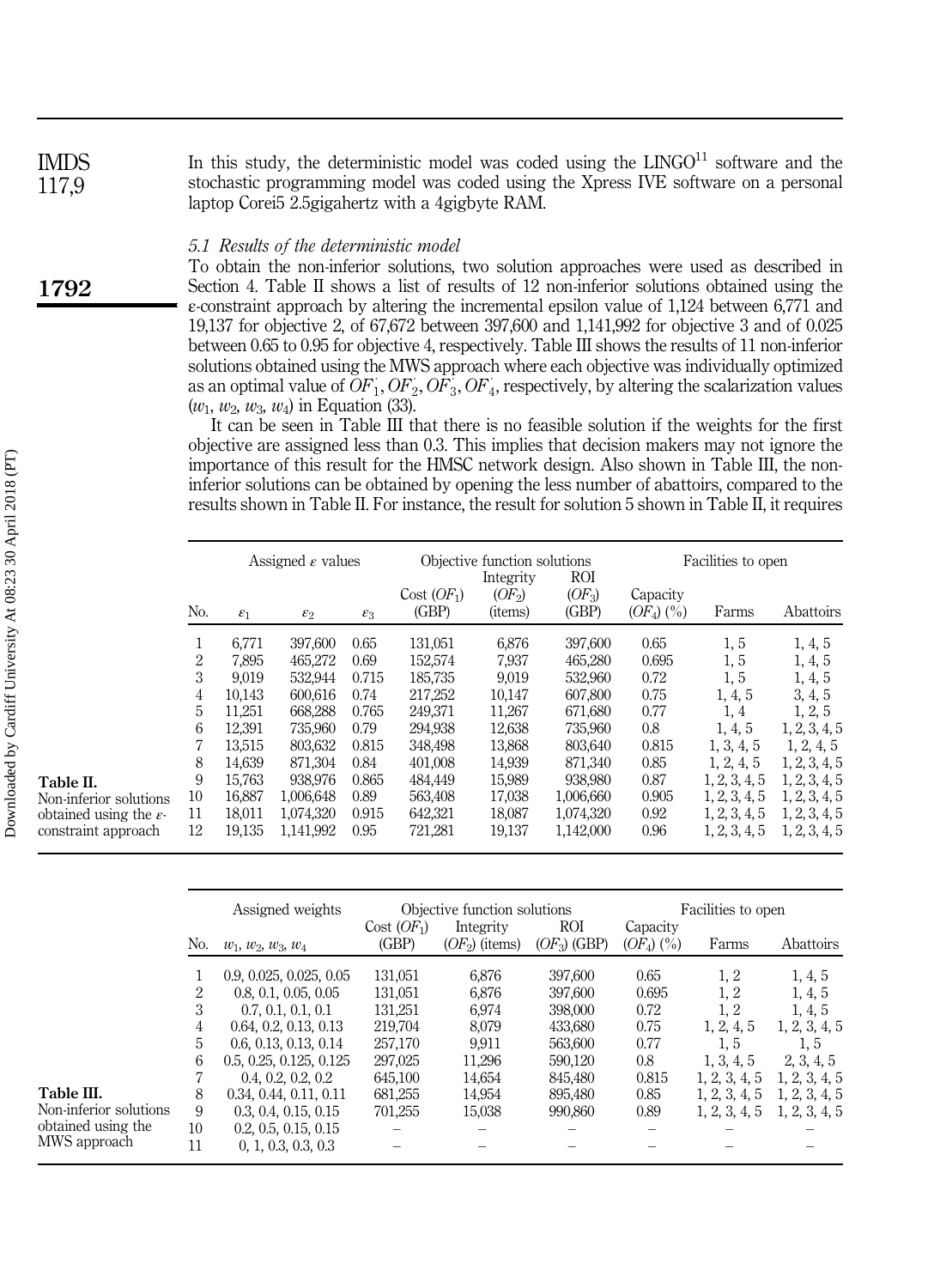three abattoirs, compared to the result for solution 5 shown in Table III that it requires two abattoirs at weights  $w_1 = 0.6$ ,  $w_2 = 0.13$ ,  $w_3 = 0.13$  and  $w_4 = 0.14$ . With this solution, it leads to a maximal ROI of GBP563,600, a maximal integrity number of 9,911 items of Halal meat products and a maximal capacity utilization of 77 percent under the total investment cost of GBP257,170. The result shows that the MWS approach is more effective than the ε-constraint approach for gaining a better solution.

It is noteworthy that in Tables II and III, the value of maximum ROI for the all solutions is more than the total cost which proves the feasibility in terms of economic costs of the proposed RFID-enabled HMSC after one-year period for the RFID implementation.

Figure 2 explains the computational results of solutions in a relation between the total minimal investment cost and the maximal ROI. These solutions are divided into three bands shown in Figure 2(b) according to the assigned weight values. In band 1, by adjusting the varying weight values in a range at 0.9, 0.025, 0.025, 0.05 and 0.64, 0.12, 0.12, 0.12, respectively; it gives the value of  $OF_1$  moderately increases from GBP131,051 to GBP220,000 and the value of  $OF_3$  increases from GBP397,600 to GBP433,680, respectively. This implies that the HMSC may be configured with the lower cost investment. In contrast, by adjusting the weight values in a range at 0.64, 0.12, 0.12, 0.12 and 0.5, 0.25, 0.125, 0.125, respectively; it gives the value of  $OF<sub>1</sub>$  a moderate increase from GBP220,000 to GBP645,000 and the value of  $OF<sub>3</sub>$  increases from GBP433,680 to GBP845,480, respectively; this implies that the HMSC is configured with a compromised solution (i.e. solution 5 in Table III). Similarly, shown in band 3, the HMSC is configured with the higher ROI. A number of solutions were also identified and these results are placed in the middle of the non-inferior frontier shown in Figure 2(a). For instance, by giving an assigning of  $\varepsilon_1 = 11,267$  and  $\varepsilon_2 = 668,288$ , it yields a total investment cost of GBP249,938 and a ROI of GBP735,930. Figure 2(c) shows comparative results obtained under



ROI in relation to the total investment cost

**Notes:** (a) The  $\varepsilon$ -constraint approach; (b) the MWS approach; (c) the  $\varepsilon$ -constraint and the MWS approaches

1793

design

RFID-enabled HMSC network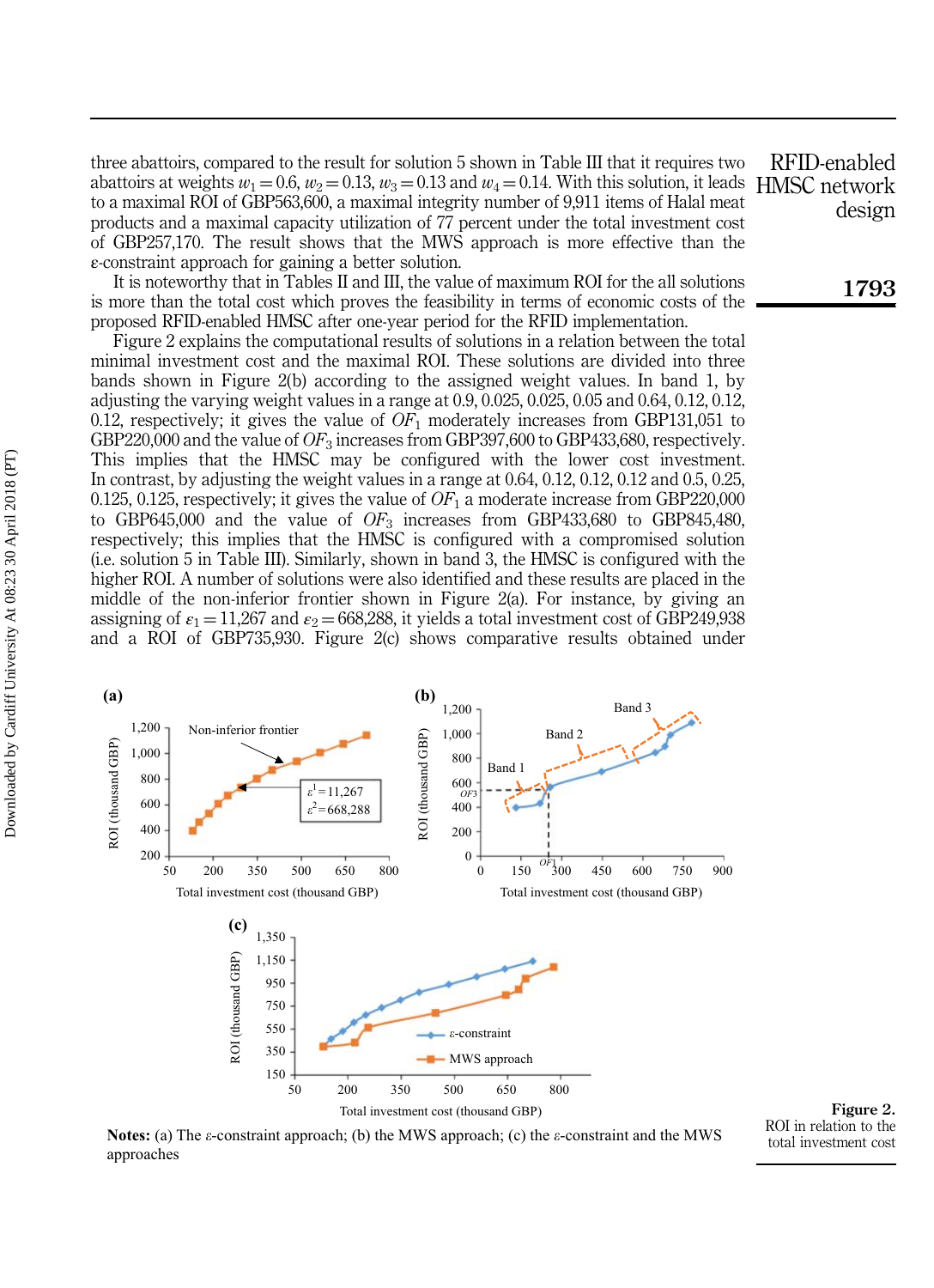the same constraints using the  $\varepsilon$ -constraint and the MWS approaches, respectively. It gives non-linear results of the ROI in response to the total investment cost. Figure 2(c) shows the total investment cost of GBP131,000 leading to the ROI of GBP397,600 using both approaches. After this point, the ROI increases over the increase of the total investment cost. Nevertheless, the ROI does not increase significantly if the total investment cost increases up to GBP220,000, but it increases sharply after the total investment cost increases more GBP220,000 using the MWS approach. By comparison, the ROI increases significantly over the increase of the total investment cost using the ε-constraint approach.

To design the HMSC network, decision makers often need to find a solution based on a number of alternative possibilities using a decision-making approach. To this aim, the Max-Min approach was applied. Based on this approach, solution 1 (shown in Table III) is determined as the best solution, where  $\theta_{OF_1}^{\text{ref}} = 0.5$ ,  $\theta_{OF_2}^{\text{ref}} = 0.5$ ,  $\theta_{OF_3}^{\text{ref}} = 0$  and  $\theta_{OF_4}^{\text{ref}} = 0$ , i.e. in this case the decision maker seeks a compromised solution based on a i.e. in this case the decision maker seeks a compromised solution based on a cost/integrity-oriented HMSC network design. Figure 3 demonstrates an example of the established HMSC network design based on solution 1 which was obtained with  $w_1 = 0.9$ ,  $w_2 = 0.025$ ,  $w_3 = 0.025$  and  $w_4 = 0.05$ . This network design includes an establishment of two farms which are located in Warwickshire and Leicestershire and three abattoirs which are located in Warwick, Birmingham and Norfolk, respectively. Figure 3 also illustrates the optimal quantity flow of Halal meat products from farms to abattoirs and from abattoirs to retailers. It shows that farm 1 is requested to supply 1,000 livestock to abattoir 5 which supplies 500 Halal meat products to retailer 7; 188 Halal meat products to retailer 8; 100 Halal meat products to retailer 9; and 10 Halal meat products to retailer 10, respectively.

#### 5.2 Results of the stochastic model

Table IV shows a sample of varying integrity percentages and probability in response to each of integrity percentage by assigning a value from low to high levels associated with five farms based on 243 scenarios  $(3^5)$  as a case study. For instance, the integrity



| Farm   | LOW | Mid            | High                               | Low            | Mid                  | High                                       |
|--------|-----|----------------|------------------------------------|----------------|----------------------|--------------------------------------------|
|        |     |                |                                    |                |                      | 0.25                                       |
| っ<br>∠ | 90  | 93             | 99                                 | 0.25           | 0.50                 | 0.25                                       |
| 3      |     |                |                                    |                |                      | 0.25<br>0.30                               |
| 5      | 90  | 93             | 98                                 | 0.30           | 0.40                 | 0.30                                       |
|        |     | 85<br>88<br>86 | $P_{ij}^{u}$ (%)<br>92<br>95<br>90 | 95<br>98<br>96 | 0.25<br>0.25<br>0.30 | $Pro_{ii}^{u}(\%)$<br>0.50<br>0.50<br>0.40 |

Figure 3.

network design

IMDS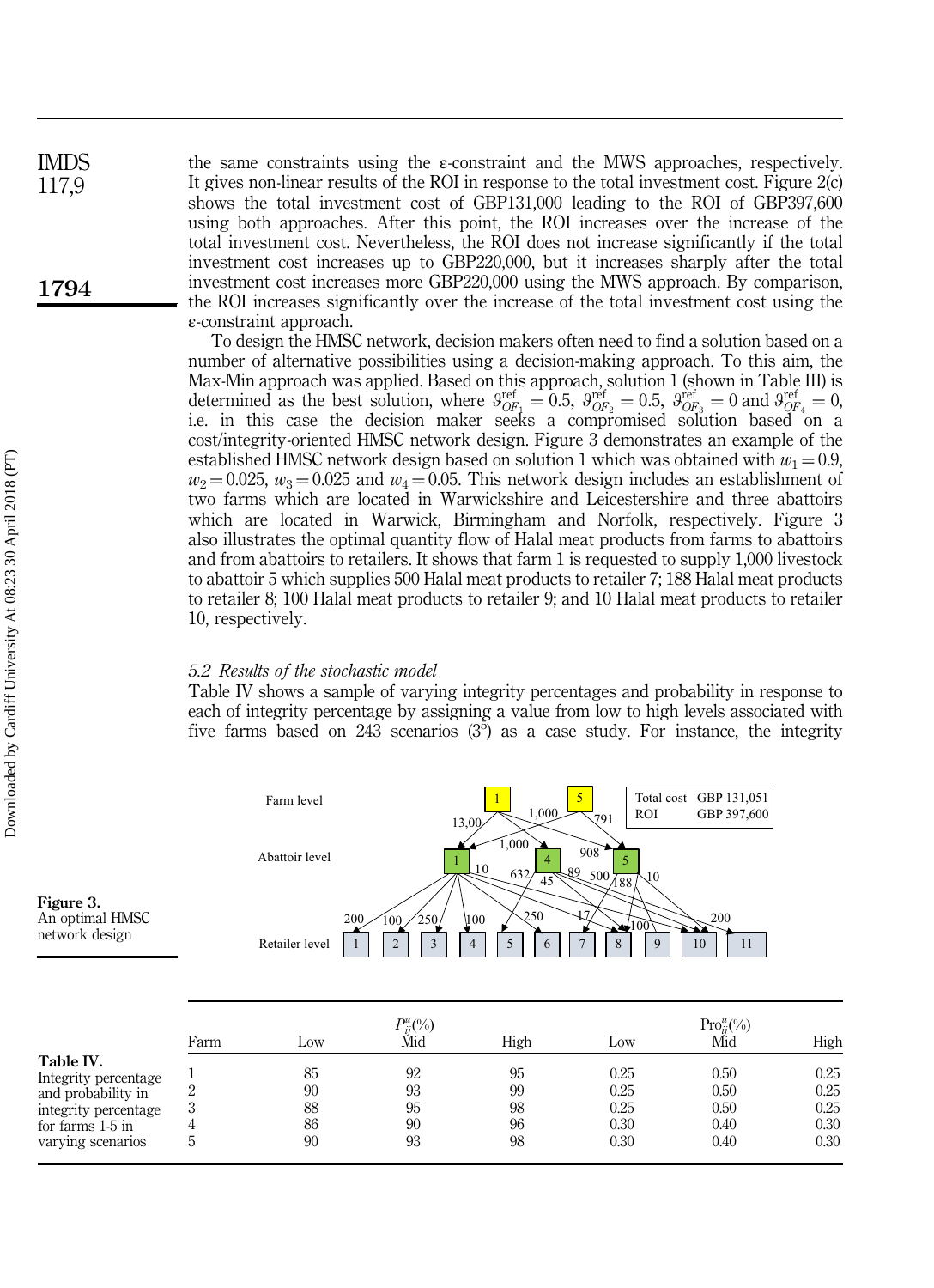percentages of the farm  $i$  in scenario 1 is (85, 90, 88, 86, 90). And the associated probability in scenario 1 is  $(0.25, 0.25, 0.25, 0.30, 0.30)$ . Then, the scenario probability (Prob<sub> $\epsilon$ </sub>) is  $0.25 \times 0.15 \times 0.15 \times 0.25 \times 0.25 = 0.0003515625.$ RFID-enabled HMSC network

Table V shows the results of a set of non-inferior solutions based on the stochastic model using the ε-constraint approach. It shows that solution 1 has a maximal ROI of GBP397,611, a maximal integrity number of 7,634 Halal meat products, a maximal capacity utilization of 65 percent and a minimal total investment cost of GBP147,094; it gives two farms and three abattoirs that need to be opened for the specified HMSC network.

Figure 4 shows the values of objective function seeking for maximization of the integrity number of Halal meat products based on solution 5 which has the 12 selected scenarios. As shown in Figure 4, in scenario 12, it yields the highest value of  $OF_2 = 12,698$  Halal meat products. By contrast, in scenario 1, it yields the lowest value of  $OF_2 = 10,984$  Halal meat products. It is noted in Figure 4 that by altering the integrity percentage of Halal meat products, the capacity utilization (percent) varies. For instance, with a decrease of the average integrity percentage by 5 percent in scenario 1, the integrity number of Halal meat products decreases by 3.3 percent only. In scenario 12, with an increase of the average integrity percentage to 5 percent, it leads to 2.2 percent increase in the integrity number of Halal meat products. This is because the result was obtained by optimizing four conflicting objectives at a time as a compromised solution.

| Assignede values |                 |                                             |                 |                       | Values of objective function<br>Integrity |                                 |                             | Facilities open                |                    |                                               |
|------------------|-----------------|---------------------------------------------|-----------------|-----------------------|-------------------------------------------|---------------------------------|-----------------------------|--------------------------------|--------------------|-----------------------------------------------|
| No.              | $\varepsilon_1$ | $\varepsilon$ 2                             | $\varepsilon_3$ | $Cost(OF_1)$<br>(GBP) | (OF <sub>2</sub> )<br>(items)             | ROI (OF <sub>3</sub> )<br>(GBP) | Capacity<br>$(OF_4)$ $(\%)$ | Farm                           | Abattoir           |                                               |
| $\mathbf{1}$     | 6.771           | 397.600 0.65                                |                 | 147,094               | 7.634                                     | 397,611                         | 0.65                        | 1, 5                           | 1, 4, 5            |                                               |
| 2<br>3           | 7.895           | 465.272 0.69<br>9.019 532.944 0.715         |                 | 178,104<br>206,143    | 8.682<br>9.717                            | 465.291<br>532,971              | 0.7<br>0.71                 | 1, 4, 5<br>1, 4, 5             | 1, 4, 5<br>1, 4, 5 |                                               |
| 4                |                 | 10.143 600.616 0.74                         |                 | 236,143               | 10.750                                    | 600.651                         | 0.755                       | 1, 4, 5                        | 1, 4, 5            |                                               |
| 5<br>6           | 11.251          | 668.288 0.765<br>12.391 735.960 0.79        |                 | 293,004<br>356,042    | 11.791<br>12.914                          | 668,315<br>735.961              | 0.775<br>0.855              | 1, 3, 4, 5<br>1, 2, 3, 4, 5    | 1, 4, 5<br>1, 4, 5 | Table V.                                      |
| 7                |                 | 13.515 803.632 0.815                        |                 | 356,042               | 12.914                                    | 735,961                         | 0.815                       | 1, 3, 4, 5                     | 1, 3, 5            | Results of a set of<br>non-inferior solutions |
| 8<br>9           |                 | 14.639 871.304 0.84<br>15.763 938.976 0.865 |                 | 513,414<br>596,544    | 15,057<br>15,882                          | 871,332<br>938,983              | 0.9<br>0.95                 | 1, 2, 3, 4, 5<br>1, 2, 3, 4, 5 | 1, 3, 4<br>1, 2, 3 | of the stochastic<br>model                    |



The value of  $OF<sub>2</sub>$  in response to each of the selected integrity scenarios

design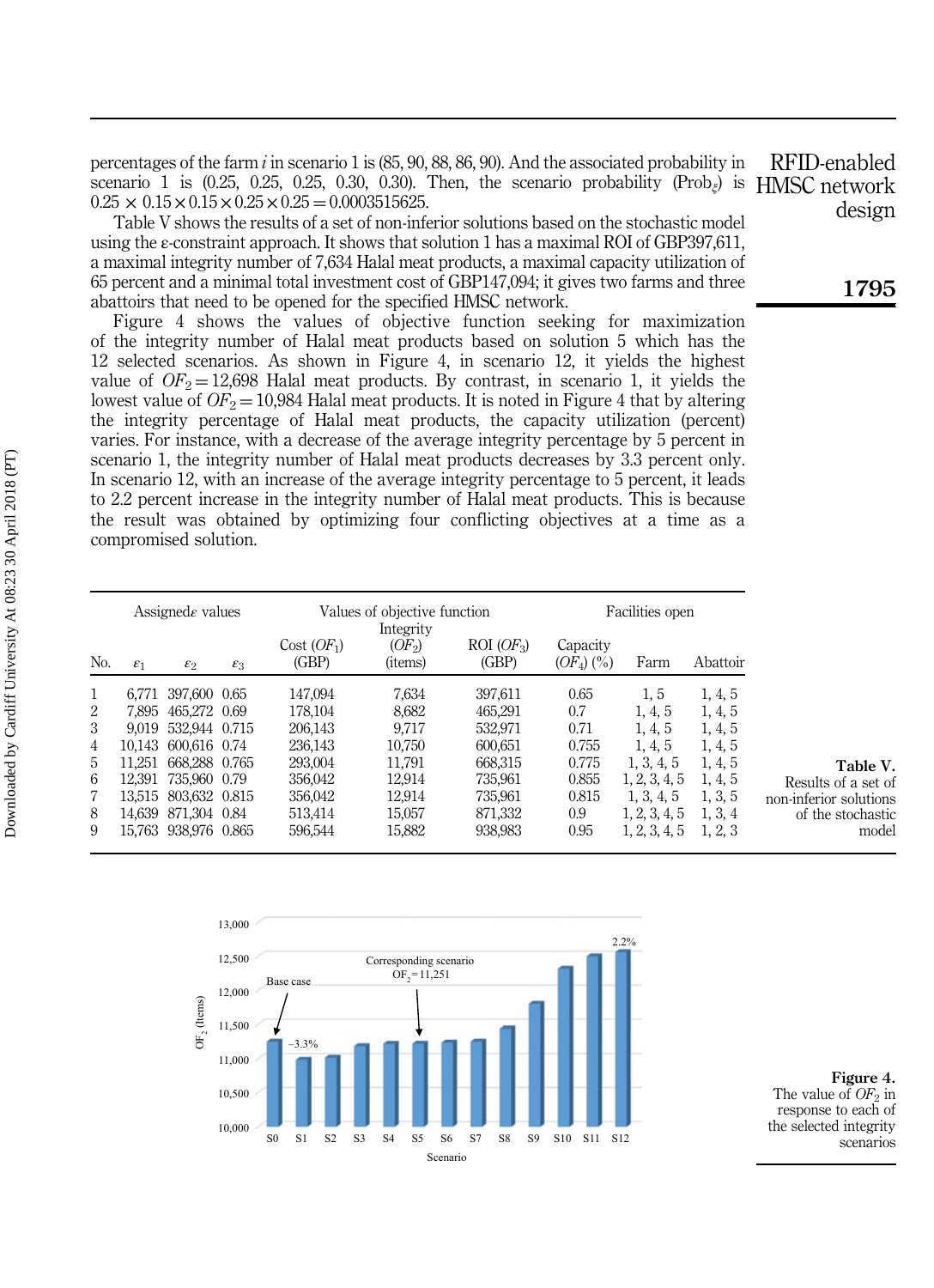5.3 The HMSC network design with and without the RFID implementation: a comparison Figure 5 shows the comparative result of the total investment cost of the HMSC network with or without the RFID implementation based on the eight non-inferior solutions obtained from the RFID-based HMSC multi-objective model and the non-RFIDbased HMSC model. It can be seen in Figure 5 that it leads to a decrease in the total investment cost of an average GBP50,552 after a year period of the RFID implementation into the HMSC network, compared to the same HMSC network without the RFID implementation. This decrease is a result for the elimination of several manual operations. As shown in Figure 5, for solution 1, it yields a total investment cost of GBP158,555 of the non-RFID-based HMSC network compared to a total investment cost of GBP131,051 of the RFID-based HMSC network. For solution 5, it yields an average decrease in difference in the total investment cost of GBP45,068 after the RFID implementation. The result shows that the RFID implementation for the HMSC network is economically feasible.

#### 6. Conclusions

In this paper, a deterministic model using the multi-objective approach was developed and used for examining the economic feasibility of a proposed RFID-based HMSC network with respect to minimizing the total investment cost, maximizing the average integrity of Halal meat products, maximizing the ROI and maximizing the capacity utilization of farms and abattoirs. Furthermore, a stochastic programming model was also developed for investigating the effect of varying integrity percentage that affects the number of Halal meat products of the HMSC network. Two solution approaches, which are the ε-constraint approach and the MWS approach, were applied and two sets of non-inferior solutions were generated and compared based on the developed multi-objective model. The Max-Min approach was proposed to select the best non-inferior solution. A case study was used for demonstrating the applicability of the developed models and a comparison of computational results based on the deterministic model and the stochastic model are presented in the paper. The conclusion shows that the proposed RFID-based HMSC is economically feasible and it leads to a decrease in the total investment cost of an average GBP50,552 after a year period. The developed models can also be useful for determining a cost-effective design of a HMSC network.

A number of other avenues are recommended to improve the developed multi-objective model such as exploring the HMSC network design considering different types of uncertainties (e.g. costs, demands and capacities of related facilities) and transportation means. Also, environmentalism has been becoming increasingly a significant global problem in the present century. Thus, the presented model could be extended to include the environmental aspects as an objective function.



Figure 5. Comparative results of the total investment cost between the non-RFID-based HMSC and the RFID-based **HMSC** 

1796

IMDS 117,9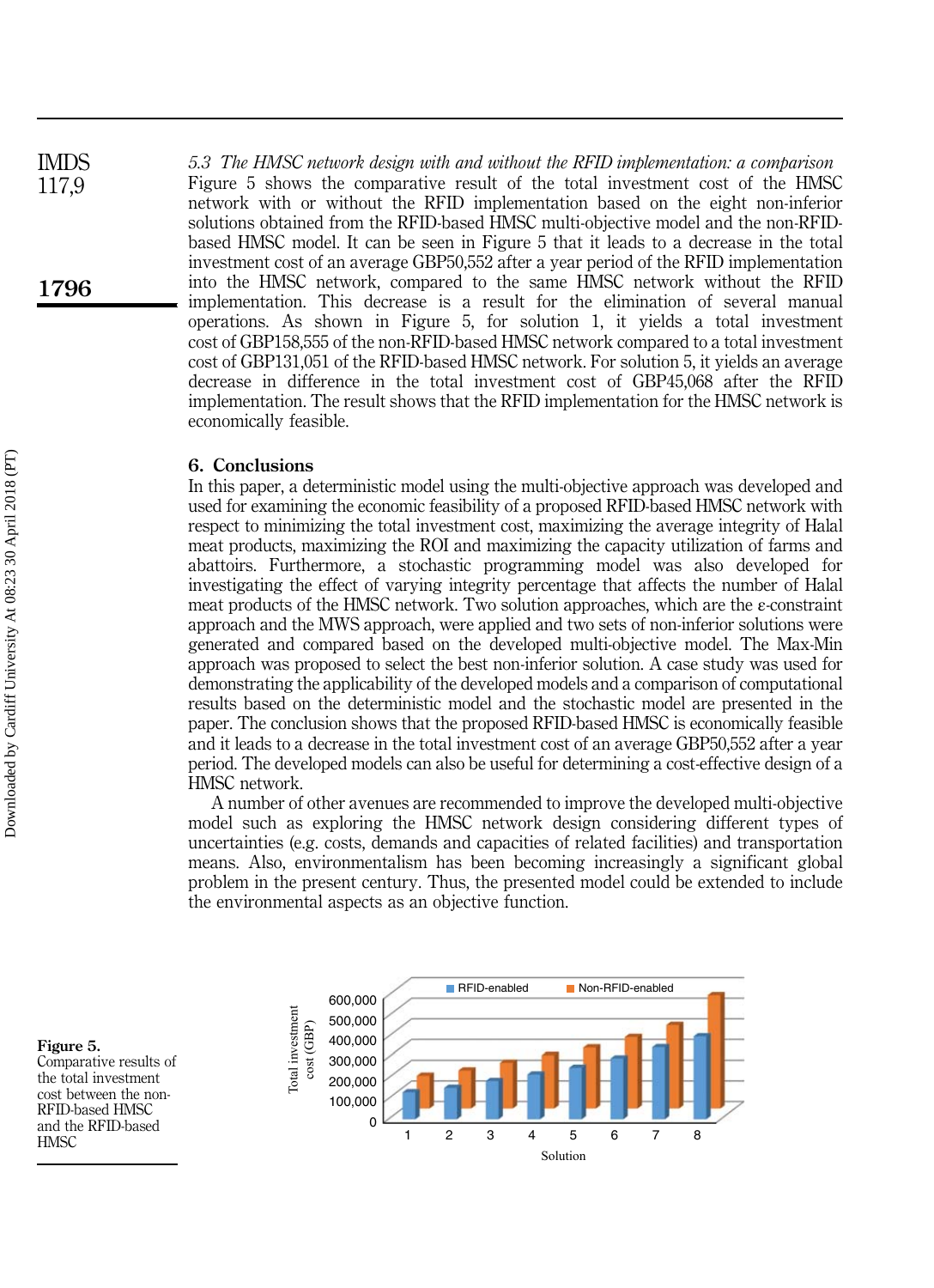#### References

- Al-Othman, W.B.E., Lababidi, H.M.S., Alatiqi, I.M. and Al-Shayji, K. (2008), "Supply chain optimization  $\rm\,HMSC$   $\rm\,network$ of petroleum organization under uncertainty in market demands and prices", *[European Journal](http://www.emeraldinsight.com/action/showLinks?doi=10.1108%2FIMDS-02-2016-0074&crossref=10.1016%2Fj.ejor.2006.06.081&isi=000255432900020&citationId=p_1)* [of Operational Research](http://www.emeraldinsight.com/action/showLinks?doi=10.1108%2FIMDS-02-2016-0074&crossref=10.1016%2Fj.ejor.2006.06.081&isi=000255432900020&citationId=p_1), Vol. 189 No. 3, pp. 822-840.
- Barge, P., Gay, P., Merlino, V. and Tortia, C. (2014), "Item-level radio-frequency identification for the traceability of food products: application on a dairy product", *[Journal of Food Engineering](http://www.emeraldinsight.com/action/showLinks?doi=10.1108%2FIMDS-02-2016-0074&crossref=10.1016%2Fj.jfoodeng.2013.10.019&isi=000328660300015&citationId=p_2)*, Vol. 125, pp. 119-130.
- Barros, A.I., Dekker, R. and Scholten, V. (1998), "A two-level network for recycling sand: a case study", [European Journal of Operational Research](http://www.emeraldinsight.com/action/showLinks?doi=10.1108%2FIMDS-02-2016-0074&crossref=10.1016%2FS0377-2217%2898%2900093-9&isi=000075575200003&citationId=p_3), Vol. 110 No. 2, pp. 199-214.
- Basu, M. (2004), "An interactive fuzzy satisfying method based on evolutionary programming technique for multi-objective short-term hydrothermal scheduling", *[Electric Power Systems](http://www.emeraldinsight.com/action/showLinks?doi=10.1108%2FIMDS-02-2016-0074&crossref=10.1016%2Fj.epsr.2003.10.003&isi=000189134900019&citationId=p_4)* [Research](http://www.emeraldinsight.com/action/showLinks?doi=10.1108%2FIMDS-02-2016-0074&crossref=10.1016%2Fj.epsr.2003.10.003&isi=000189134900019&citationId=p_4), Vol. 69 Nos 2-3, pp. 277-285.
- Beamon, B.A. (2000), "A multi-objective approach to simultaneous strategic and operational planning in supply chain design",  $Omega$ , Vol. 28 No. 5, pp. 581-598.
- Bhattacharya, R. and Bandyopadhyay, S. (2010), "Solving conflicting bi-objective facility location problem by NSGA II evolutionary algorithm", *[International Journal of Advanced Manufacturing](http://www.emeraldinsight.com/action/showLinks?doi=10.1108%2FIMDS-02-2016-0074&crossref=10.1007%2Fs00170-010-2622-6&isi=000283141100034&citationId=p_6)* [Technology](http://www.emeraldinsight.com/action/showLinks?doi=10.1108%2FIMDS-02-2016-0074&crossref=10.1007%2Fs00170-010-2622-6&isi=000283141100034&citationId=p_6), Vol. 51 Nos 1-4, pp. 397-414.
- Birge, J.R. and Louveaux, F. (1997), Introduction to Stochastic Programming, Springer Series in Operations Research, Springer-Verlag, New York, NY.
- Bojarski, A., Laínez, J.M., Espuña, A. and Puigjaner, L. (2009), "Incorporating environmental impacts and regulations in a holistic supply chains modeling: an LCA approach", [Computers and](http://www.emeraldinsight.com/action/showLinks?doi=10.1108%2FIMDS-02-2016-0074&crossref=10.1016%2Fj.compchemeng.2009.04.009&isi=000269991200020&citationId=p_8) [Chemical Engineering](http://www.emeraldinsight.com/action/showLinks?doi=10.1108%2FIMDS-02-2016-0074&crossref=10.1016%2Fj.compchemeng.2009.04.009&isi=000269991200020&citationId=p_8), Vol. 33 No. 10, pp. 1747-1759.
- Bortolini, M., Faccio, M., Ferrari, M., Gamberi, M. and Pilati, F. (2016), "Fresh food sustainable distribution: cost, delivery time and carbon footprint three-objective optimization", *[Journal of](http://www.emeraldinsight.com/action/showLinks?doi=10.1108%2FIMDS-02-2016-0074&crossref=10.1016%2Fj.jfoodeng.2015.11.014&isi=000368752200008&citationId=p_9)* [Food Engineering](http://www.emeraldinsight.com/action/showLinks?doi=10.1108%2FIMDS-02-2016-0074&crossref=10.1016%2Fj.jfoodeng.2015.11.014&isi=000368752200008&citationId=p_9), Vol. 174, pp. 56-67.
- Cakravastia, A., Toha, I.S. and Nakamura., N. (2002), "A two-stage model for the design of supply chain networks", *[International Journal of Production Economics](http://www.emeraldinsight.com/action/showLinks?doi=10.1108%2FIMDS-02-2016-0074&crossref=10.1016%2FS0925-5273%2802%2900260-8&isi=000179335700003&citationId=p_10)*, Vol. 80 No. 3, pp. 231-248.
- Chen, C.-L. and Lee, W.-C. (2004), "Multi-objective optimization of multi-echelon supply chain networks, with uncertain product demands and prices", [Computers and Chemical Engineering](http://www.emeraldinsight.com/action/showLinks?doi=10.1108%2FIMDS-02-2016-0074&crossref=10.1016%2Fj.compchemeng.2003.09.014&isi=000221418000021&citationId=p_11), Vol. 28 Nos 6-7, pp. 1131-1144.
- Chen, Y.-Y., Wang, Y.-J. and Jan, J.-K. (2014), "A novel deployment of smart cold chain system using 2G-RFID-Sys", *[Journal of Food Engineering](http://www.emeraldinsight.com/action/showLinks?doi=10.1108%2FIMDS-02-2016-0074&crossref=10.1016%2Fj.jfoodeng.2014.05.014&isi=000339533400015&citationId=p_12)*, Vol. 141, pp. 113-121.
- Cheshmehgaz, H.R., Desa, M.I. and Wibowo., A. (2013), "A flexible three-level logistic network design considering cost and time criteria with a multi-objective evolutionary algorithm", *[Journal of](http://www.emeraldinsight.com/action/showLinks?doi=10.1108%2FIMDS-02-2016-0074&crossref=10.1007%2Fs10845-011-0584-7&isi=000316689000006&citationId=p_13)* [Intelligent Manufacturing](http://www.emeraldinsight.com/action/showLinks?doi=10.1108%2FIMDS-02-2016-0074&crossref=10.1007%2Fs10845-011-0584-7&isi=000316689000006&citationId=p_13), Vol. 24 No. 2, pp. 277-293.
- Chibeles-Martins, N., Pinto-Varela, T., Barbósa-Póvoa, A.P. and Novais, A.Q. (2012), "A simulated annealing algorithm for the design and planning of supply chains with economic and environmental objectives", *[Computer Aided Chemical Engineering](http://www.emeraldinsight.com/action/showLinks?doi=10.1108%2FIMDS-02-2016-0074&crossref=10.1016%2FB978-0-444-59519-5.50005-8&citationId=p_14)*, Vol. 30, pp. 21-25.
- Coello, C.A.C., Lamont, G.B. and Veldhuisen, D.A.V. (2007), Evolutionary Algorithms for Solving Multi- Objective Problems, Springer.
- Deb, K. (2001), *Multi-Objective Optimization using Evolutionary Algorithms*, John Wiley & Sons, New York, NY.
- Ding, H., Benyoucef, L. and Xie., X. (2006), "A simulation-based multi-objective genetic algorithm approach for networked enterprises optimization", *[Engineering Applications of Artificial](http://www.emeraldinsight.com/action/showLinks?doi=10.1108%2FIMDS-02-2016-0074&crossref=10.1016%2Fj.engappai.2005.12.008&isi=000240857500004&citationId=p_17) [Intelligence](http://www.emeraldinsight.com/action/showLinks?doi=10.1108%2FIMDS-02-2016-0074&crossref=10.1016%2Fj.engappai.2005.12.008&isi=000240857500004&citationId=p_17)*, Vol. 19 No. 6, pp. 609-623.

Ehrgott, M. (2005), Multicriteria Optimization, 2nd ed., Springer, New York, NY.

Expósito, I., Gay-Fernández, J.A. and Cuiñas, I. (2013), "A complete traceability system for a wine supply chain using radio-frequency identification and wireless sensor networks", [IEEE Antennas and Propagation Magazine](http://www.emeraldinsight.com/action/showLinks?doi=10.1108%2FIMDS-02-2016-0074&crossref=10.1109%2FMAP.2013.6529365&isi=000324264100026&citationId=p_19), Vol. 55 No. 2, pp. 255-267.

1797

design

RFID-enabled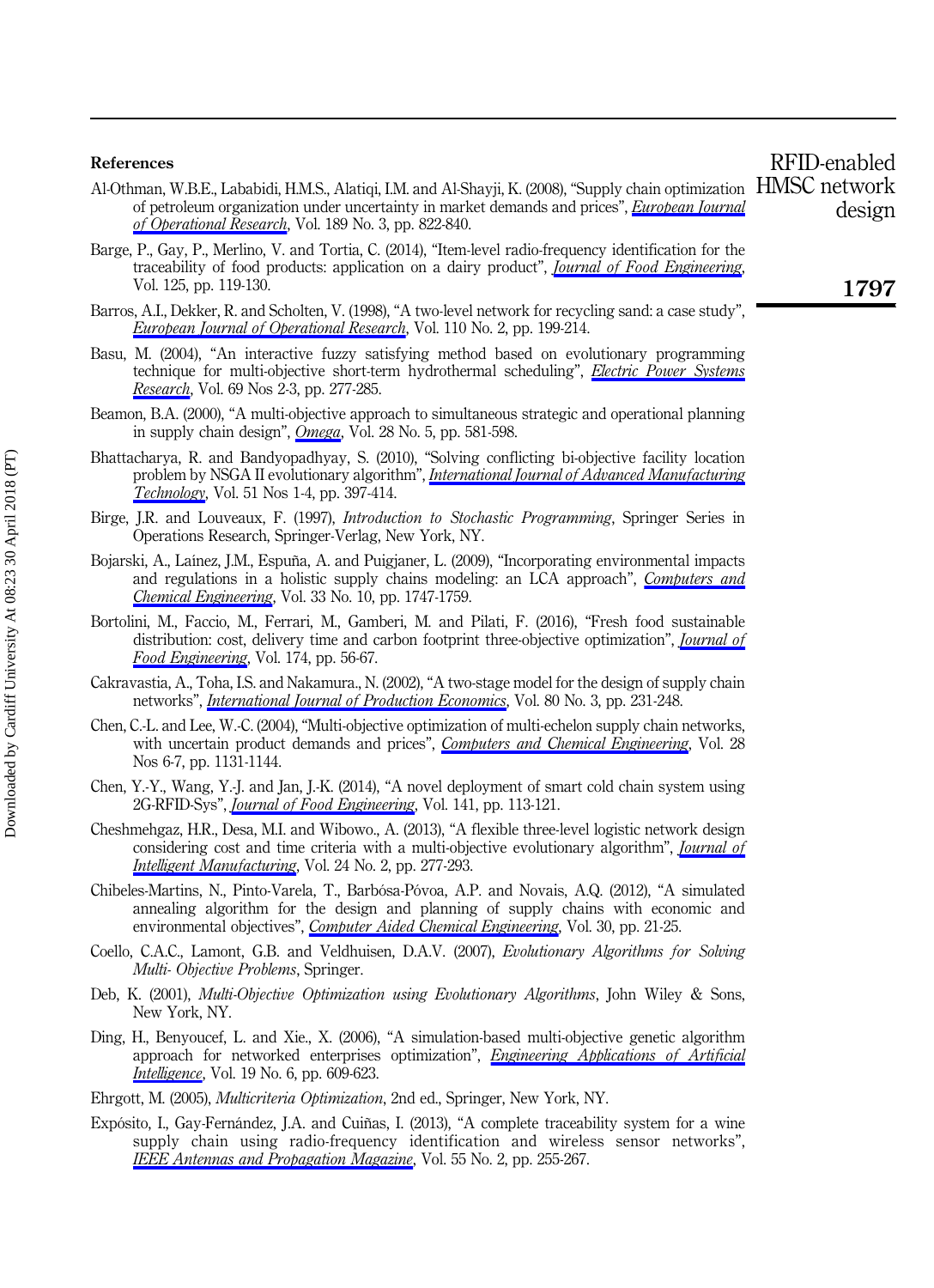|  |               |  |  | Gen, M. and Cheng, R. (1997), <i>Genetic Algorithms and Engineering Design</i> , John Wiley & Sons, |  |  |  |
|--|---------------|--|--|-----------------------------------------------------------------------------------------------------|--|--|--|
|  | New York, NY. |  |  |                                                                                                     |  |  |  |

- Giadaa, L.S., Lucab, S., Rosaa, M. and Marioa, E. (2016), "Predictive shelf life model based on RF technology for improving the management of food supply chain: a case study", *[International](http://www.emeraldinsight.com/action/showLinks?doi=10.1108%2FIMDS-02-2016-0074&crossref=10.3233%2FRFT-150073&isi=000372789900002&citationId=p_21)* [Journal of RF Technologies](http://www.emeraldinsight.com/action/showLinks?doi=10.1108%2FIMDS-02-2016-0074&crossref=10.3233%2FRFT-150073&isi=000372789900002&citationId=p_21), Vol. 7 No. 1, pp. 31-42.
- Guilléna, G., Melea, F.D., Bagajewiczb, M.J., Espuña, A. and Puigjanera, L. (2005), "Multiobjective supply chain design under uncertainty", *[Chemical Engineering Science](http://www.emeraldinsight.com/action/showLinks?doi=10.1108%2FIMDS-02-2016-0074&crossref=10.1016%2Fj.ces.2004.10.023&isi=000227293600005&citationId=p_22)*, Vol. 60 No. 6, pp. 1535-1553.
- Harris, I., Mumford, C.L. and Naim, M.M. (2014), "A hybrid multi-objective approach to capacitated facility location with flexible store allocation for green logistics modeling", *[Transportation](http://www.emeraldinsight.com/action/showLinks?doi=10.1108%2FIMDS-02-2016-0074&crossref=10.1016%2Fj.tre.2014.01.010&isi=000336822400001&citationId=p_23)* [Research Part E](http://www.emeraldinsight.com/action/showLinks?doi=10.1108%2FIMDS-02-2016-0074&crossref=10.1016%2Fj.tre.2014.01.010&isi=000336822400001&citationId=p_23), Vol. 66, pp. 1-22.
- Hiremath, N.C., Sahu, S. and Tiwari, M.K. (2013), "Multi objective outbound logistics network design for a manufacturing supply chain", *[Journal of Intelligent Manufacturing](http://www.emeraldinsight.com/action/showLinks?doi=10.1108%2FIMDS-02-2016-0074&crossref=10.1007%2Fs10845-012-0635-8&isi=000326297800001&citationId=p_24)*, Vol. 24 No. 6, pp. 1071-1084.
- Halal Meat Committee (HMC) UK (2014), available at: [www.halalhmc.org/;](www.halalhmc.org/) [www.halalhmc.org/certified](www.halalhmc.org/certified-outlets.htm/)[outlets.htm/](www.halalhmc.org/certified-outlets.htm/) (accessed October 26, 2014).
- Hou, J.L. and Huang, C.H. (2006), "Quantitative performance evaluation of RFID applications in the supply chain of the printing industry", *[Industrial Management & Data Systems](http://www.emeraldinsight.com/action/showLinks?doi=10.1108%2FIMDS-02-2016-0074&system=10.1108%2F02635570610641013&isi=000237547900006&citationId=p_26)*, Vol. 106 No. 1, pp. 96-120.
- Jayaraman, V., Guige, V.D.R. and Srivastava, R. (1999), "A closed-loop logistics model for manufacturing", *[Journal of the Operational Research Society](http://www.emeraldinsight.com/action/showLinks?doi=10.1108%2FIMDS-02-2016-0074&crossref=10.1057%2Fpalgrave.jors.2600716&citationId=p_27)*, Vol. 50 No. 2, pp. 497-508.
- Kannan, G., Sasikumar, P. and Devika, K. (2012), "A genetic algorithm approach for solving a closed loop supply chain model: a case of battery recycling", *[Applied Mathematical Modelling](http://www.emeraldinsight.com/action/showLinks?doi=10.1108%2FIMDS-02-2016-0074&crossref=10.1016%2Fj.apm.2009.06.021&isi=000272065400012&citationId=p_28)*, Vol. 34 No. 3, pp. 655-670.
- Kelepouris, T., Pramatari, K. and Doukidis, G. (2007), "RFID-enabled traceability in the food supply chain", *[Industrial Management & Data Systems](http://www.emeraldinsight.com/action/showLinks?doi=10.1108%2FIMDS-02-2016-0074&system=10.1108%2F02635570710723804&isi=000245771000012&citationId=p_29)*, Vol. 107 No. 2, pp. 183-200.
- Krikke, H., Van Harten, R. and Schuur, P.C. (1999), "Reverse logistic network re-design for copiers", [OR Spektrum](http://www.emeraldinsight.com/action/showLinks?doi=10.1108%2FIMDS-02-2016-0074&crossref=10.1007%2Fs002910050095&citationId=p_30), Vol. 21, pp. 381-409.
- Lai, Y.L. and Hwang, C.L. (1992), *[Fuzzy Mathematical Programming](http://www.emeraldinsight.com/action/showLinks?doi=10.1108%2FIMDS-02-2016-0074&crossref=10.1007%2F978-3-642-48753-8&citationId=p_31)*, 1st ed., Springer, Berlin.
- Lee, D. and Dong, M. (2009), "Dynamic network design for reverse logistics operations under uncertainty", *[Transportation Research Part E](http://www.emeraldinsight.com/action/showLinks?doi=10.1108%2FIMDS-02-2016-0074&crossref=10.1016%2Fj.tre.2008.08.002&citationId=p_32)*, Vol. 451 No. 1, pp. 61-71.
- Lodhi, A. (2009), Understanding Halal Food Supply Chain, 1st ed., HFRC UK, London.
- Lu, B.H., Bateman, R.J. and Cheng, K. (2006), "RFID enabled manufacturing: fundamentals, methodology and application perspectives", *[International Journal of Agile Systems and](http://www.emeraldinsight.com/action/showLinks?doi=10.1108%2FIMDS-02-2016-0074&crossref=10.1504%2FIJASM.2006.008860&citationId=p_34)* [Management](http://www.emeraldinsight.com/action/showLinks?doi=10.1108%2FIMDS-02-2016-0074&crossref=10.1504%2FIJASM.2006.008860&citationId=p_34), Vol. 1 No. 1, pp. 73-92.
- Manos, B. and Manikas, I. (2010), "Traceability in the Greek fresh produce sector: drivers and constraints", [British Food Journal](http://www.emeraldinsight.com/action/showLinks?doi=10.1108%2FIMDS-02-2016-0074&system=10.1108%2F00070701011052727&isi=000281181300007&citationId=p_35), Vol. 112 No. 6, pp. 640-652.
- Mohammed, A. and Wang, Q. (2015), "Integrity of an RFID-enabled HMSC network", Proceedings of the Third International Conference on Digital Enterprise and Information Systems, Shenzhen, pp. 79-86.
- Mohammed, A. and Wang, Q. (2017), "The fuzzy multi-objective distribution planner for a green meat supply chain", *[International Journal of Production Economics](http://www.emeraldinsight.com/action/showLinks?doi=10.1108%2FIMDS-02-2016-0074&crossref=10.1016%2Fj.ijpe.2016.11.016&isi=000392044300005&citationId=p_37)*, Vol. 184, pp. 47-58.
- Nath, B., Reynolds, F. and Want, R. (2006), "RFID technology and applications", *[IEEE Pervasive](http://www.emeraldinsight.com/action/showLinks?doi=10.1108%2FIMDS-02-2016-0074&crossref=10.1109%2FMPRV.2006.13&isi=000235483400005&citationId=p_38)* [Computing](http://www.emeraldinsight.com/action/showLinks?doi=10.1108%2FIMDS-02-2016-0074&crossref=10.1109%2FMPRV.2006.13&isi=000235483400005&citationId=p_38), Vol. 5, pp. 22-24.
- Niknamfar, A.H. (2015), "Multi-objective production-distribution planning based on vendor-managed inventory strategy in a supply chain", *[Industrial Management & Data Systems](http://www.emeraldinsight.com/action/showLinks?doi=10.1108%2FIMDS-02-2016-0074&system=10.1108%2FIMDS-03-2015-0073&isi=000359055200006&citationId=p_39)*, Vol. 115 No. 6, pp. 1086-1112.
- Nozick, L.K. and Turnquist, M.A. (2001), "A two-echelon inventory allocation and distribution center location analysis", *[Transportation Research Part E](http://www.emeraldinsight.com/action/showLinks?doi=10.1108%2FIMDS-02-2016-0074&crossref=10.1016%2FS1366-5545%2801%2900007-2&isi=000171899500003&citationId=p_40)*, Vol. 37 No. 6, pp. 425-441.
- Rafique, M.Z., Ab Rahman, M.N., Saibani, N., Arsad, N. and Saadat, W. (2016), "RFID impacts on barriers affecting lean manufacturing", *[Industrial Management & Data Systems](http://www.emeraldinsight.com/action/showLinks?doi=10.1108%2FIMDS-02-2016-0074&system=10.1108%2FIMDS-10-2015-0427&isi=000386139300008&citationId=p_41)*, Vol. 116 No. 8, pp. 1585-1616.

IMDS 117,9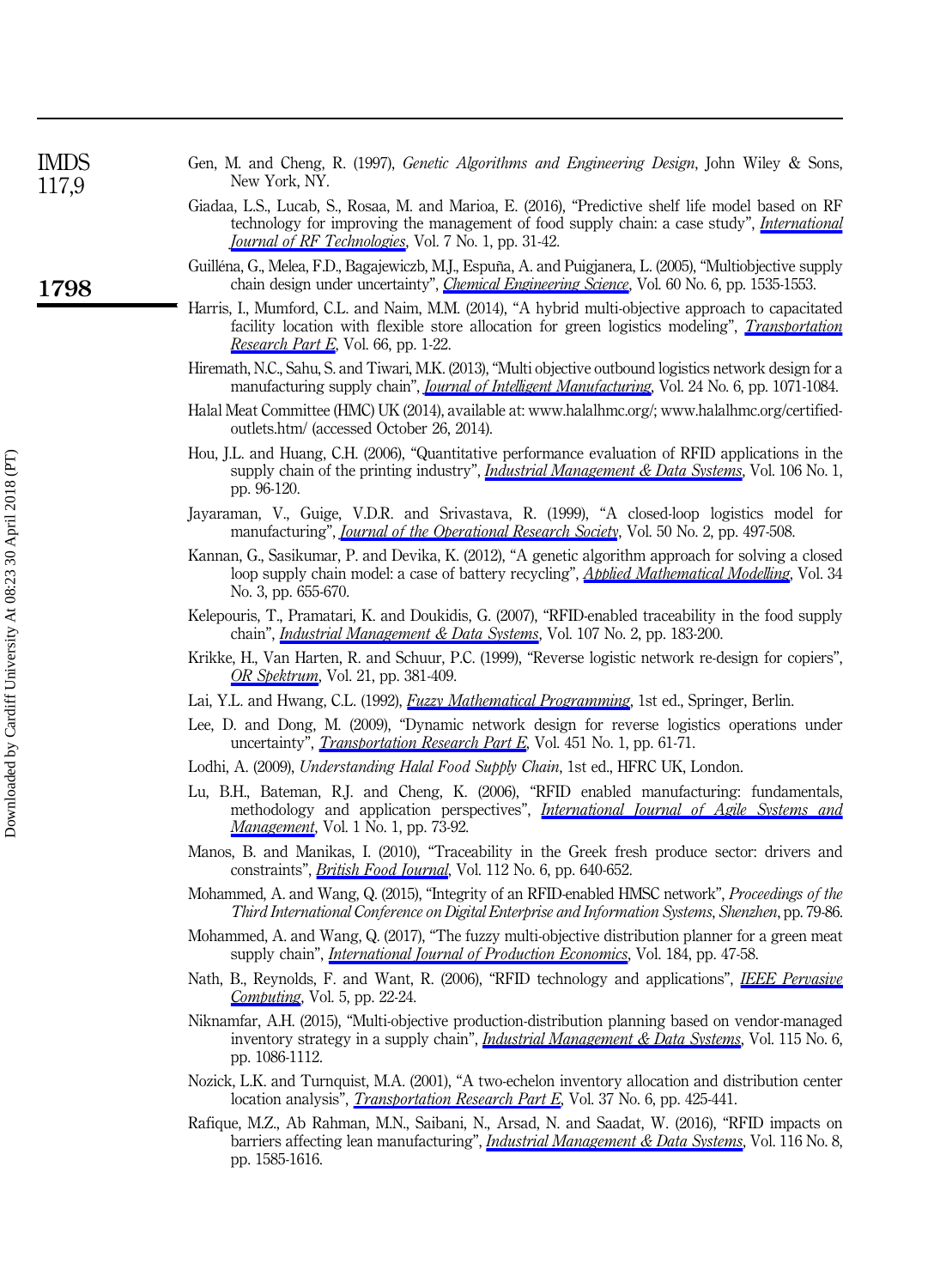- Shankar, B.L., Basavarajappa, S., Chen, J.C.H. and Kadadevaramath, R.S. (2013), "Location and allocation decisions for multi-echelon supply chain network  $-$  a multi-objective evolutionary approach", [Expert Systems with Applications](http://www.emeraldinsight.com/action/showLinks?doi=10.1108%2FIMDS-02-2016-0074&crossref=10.1016%2Fj.eswa.2012.07.065&isi=000310945000017&citationId=p_42), Vol. 40 No. 2, pp. 551-562. RFID-enabled HMSC network design
- Shen, Z.J. (2006), "A profit maximizing supply chain network design model with demand choice flexibility", [Operations Research Letters](http://www.emeraldinsight.com/action/showLinks?doi=10.1108%2FIMDS-02-2016-0074&crossref=10.1016%2Fj.orl.2005.10.006&isi=000240372900010&citationId=p_43), Vol. 34 No. 6, pp. 673-682.
- Shen, Z.J., Coullard, C. and Daskin, M. (2003), "A joint location-inventory model", *[Transportation](http://www.emeraldinsight.com/action/showLinks?doi=10.1108%2FIMDS-02-2016-0074&crossref=10.1287%2Ftrsc.37.1.40.12823&isi=000185773500003&citationId=p_44)* [Science](http://www.emeraldinsight.com/action/showLinks?doi=10.1108%2FIMDS-02-2016-0074&crossref=10.1287%2Ftrsc.37.1.40.12823&isi=000185773500003&citationId=p_44), Vol. 37 No. 1, pp. 40-55.
- Shen, Z.-J.M. (2007), "Integrated supply chain design models: a survey and future research directions", [Journal of Industrial and Management Optimization](http://www.emeraldinsight.com/action/showLinks?doi=10.1108%2FIMDS-02-2016-0074&crossref=10.3934%2Fjimo.2007.3.1&isi=000244604300002&citationId=p_45), Vol. 3 No. 1, pp. 1-27.
- So Park, K., Koh, C.E. and "Ted" Nam, K. (2010), "Perceptions of RFID technology: a cross-national study", Industrial Management & Data Systems, Vol. 110 No. 5, pp. 682-700.
- Talaei, M., Farhang, B., Pishvaee, M.S., Bozorgi-Amiri, A. and Gholamnejad, S. (2015), "A robust fuzzy optimization model for carbon-efficient closed-loop supply chain network design problem: a numerical illustration in electronics industry", *Journal of Cleaner Production*, Vol. 15 No. 1, pp. 959-6526.
- Teimoury, E., Nedaei, H., Ansari, S. and Sabbaghi, M. (2013), "A multi-objective analysis for import quota policy making in a perishable fruit and vegetable supply chain: a system dynamics approach", [Computers and Electronics in Agriculture](http://www.emeraldinsight.com/action/showLinks?doi=10.1108%2FIMDS-02-2016-0074&crossref=10.1016%2Fj.compag.2013.01.010&isi=000318322400005&citationId=p_48), Vol. 93, pp. 37-45.
- Tzeng, G.-T., Hung, Y.-M. and Chang, M.-L. (2006), "Multiple objective planning for production and distribution model of supply chain: case of bicycle manufacturer", *[Journal of Scientific and](http://www.emeraldinsight.com/action/showLinks?doi=10.1108%2FIMDS-02-2016-0074&isi=000236741900003&citationId=p_49)* [Industrial Research](http://www.emeraldinsight.com/action/showLinks?doi=10.1108%2FIMDS-02-2016-0074&isi=000236741900003&citationId=p_49), Vol. 65, pp. 309-320.
- Vahdani, B., Tavakkoli-Moghaddam, R., Modarres, M. and Baboli, A. (2012), "Reliable design of a forward/reverse logistics network under uncertainty: a robust-M/M/c queuing model", **[Transportation Research Part E](http://www.emeraldinsight.com/action/showLinks?doi=10.1108%2FIMDS-02-2016-0074&crossref=10.1016%2Fj.tre.2012.06.002&isi=000308058100007&citationId=p_50)**, Vol. 48 No. 6, pp. 1152-1168.
- Villegas, J.G., Palacios, F. and Medaglia, A.L. (2006), "Solution methods for the bi-objective (cost-coverage) unconstrained facility location problem with an illustrative example", [Annals of](http://www.emeraldinsight.com/action/showLinks?doi=10.1108%2FIMDS-02-2016-0074&crossref=10.1007%2Fs10479-006-0061-4&isi=000240895100007&citationId=p_51) [Operations Research](http://www.emeraldinsight.com/action/showLinks?doi=10.1108%2FIMDS-02-2016-0074&crossref=10.1007%2Fs10479-006-0061-4&isi=000240895100007&citationId=p_51), Vol. 147 No. 1, pp. 109-141.
- Wang, Q., McIntosh, R. and Brain, B. (2010), "A new-generation automated warehousing capability", [International Journal of Computer Integrated Manufacturing](http://www.emeraldinsight.com/action/showLinks?doi=10.1108%2FIMDS-02-2016-0074&crossref=10.1080%2F09511921003706215&isi=000278001900006&citationId=p_52), Vol. 23 No. 6, pp. 565-573.
- Zailani, S., Arrifin, Z., Abd Wahid, N., Othman, R. and Fernando, Y. (2010), "Halal traceability and halal tracking systems in strengthening halal food supply chains for food industry in Malaysia (a review)", *[Journal of Food Technology](http://www.emeraldinsight.com/action/showLinks?doi=10.1108%2FIMDS-02-2016-0074&crossref=10.3923%2Fjftech.2010.74.81&citationId=p_53)*, Vol. 8 No. 3, pp. 74-81.
- Zhang, Y., Zhang, G., Du, W., Wang, J., Ali, E. and Sun, S. (2015), "An optimization method for shopfloor material handling based on real-time and multi-source manufacturing data", *[International](http://www.emeraldinsight.com/action/showLinks?doi=10.1108%2FIMDS-02-2016-0074&crossref=10.1016%2Fj.ijpe.2014.12.029&isi=000356110400027&citationId=p_54)* **[Journal of Production Economics](http://www.emeraldinsight.com/action/showLinks?doi=10.1108%2FIMDS-02-2016-0074&crossref=10.1016%2Fj.ijpe.2014.12.029&isi=000356110400027&citationId=p_54)**, Vol. 165, pp. 282-292.
- Zhong, R.Y., Dai, Q.Y., Qu, T., Hu, G.J. and Huang, G.Q. (2013), "RFID-enabled real-time manufacturing execution system for mass-customization production", [Robotics and Computer-Integrated](http://www.emeraldinsight.com/action/showLinks?doi=10.1108%2FIMDS-02-2016-0074&crossref=10.1016%2Fj.rcim.2012.08.001&isi=000312172900002&citationId=p_55) [Manufacturing](http://www.emeraldinsight.com/action/showLinks?doi=10.1108%2FIMDS-02-2016-0074&crossref=10.1016%2Fj.rcim.2012.08.001&isi=000312172900002&citationId=p_55), Vol. 29 No. 2, pp. 283-292.
- Zulfakar, M.H., Jie, F. and Chan, C. (2012), "Halal food supply chain integrity: from a literature review to a conceptual framework", Proceeding of the 10th ANZAM Operations Supply Chain and Service Management, Melbourne, pp. 1-23.

#### Corresponding author

Ahmed Mohammed can be contacted at: ahmed.mohammed@port.ac.uk

For instructions on how to order reprints of this article, please visit our website: www.emeraldgrouppublishing.com/licensing/reprints.htm Or contact us for further details: permissions@emeraldinsight.com